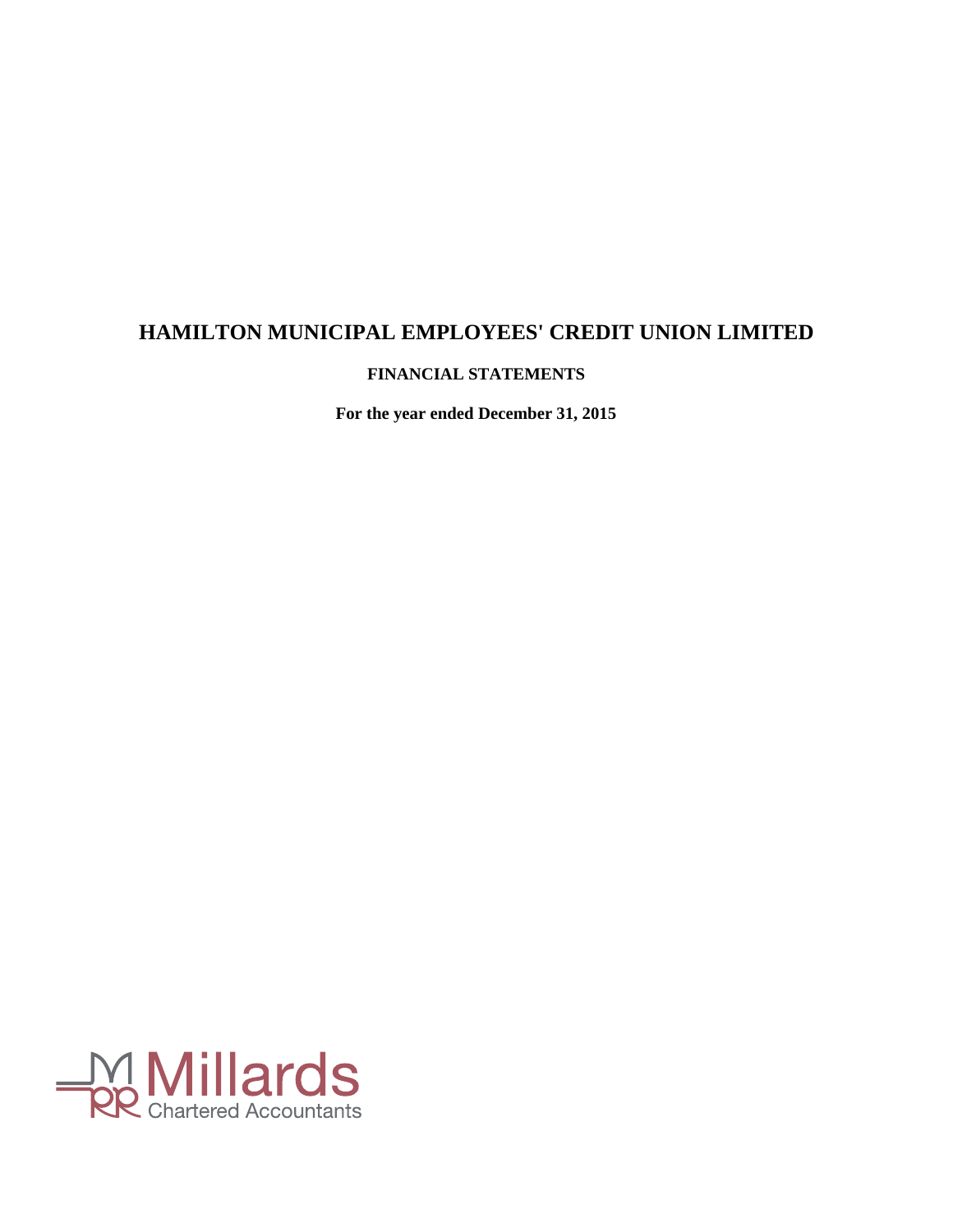## **For the year ended December 31, 2015**

### **INDEX**

|                                          | Page           |
|------------------------------------------|----------------|
| INDEPENDENT AUDITORS' REPORT             |                |
| FINANCIAL STATEMENTS                     |                |
| <b>Statement of Financial Position</b>   | 2              |
| Statement of Comprehensive Income        | 3              |
| Statements of Changes in Members' Equity | $\overline{4}$ |
| <b>Statement of Cash Flows</b>           | 5              |
| Notes to the Financial Statements        | $6 - 29$       |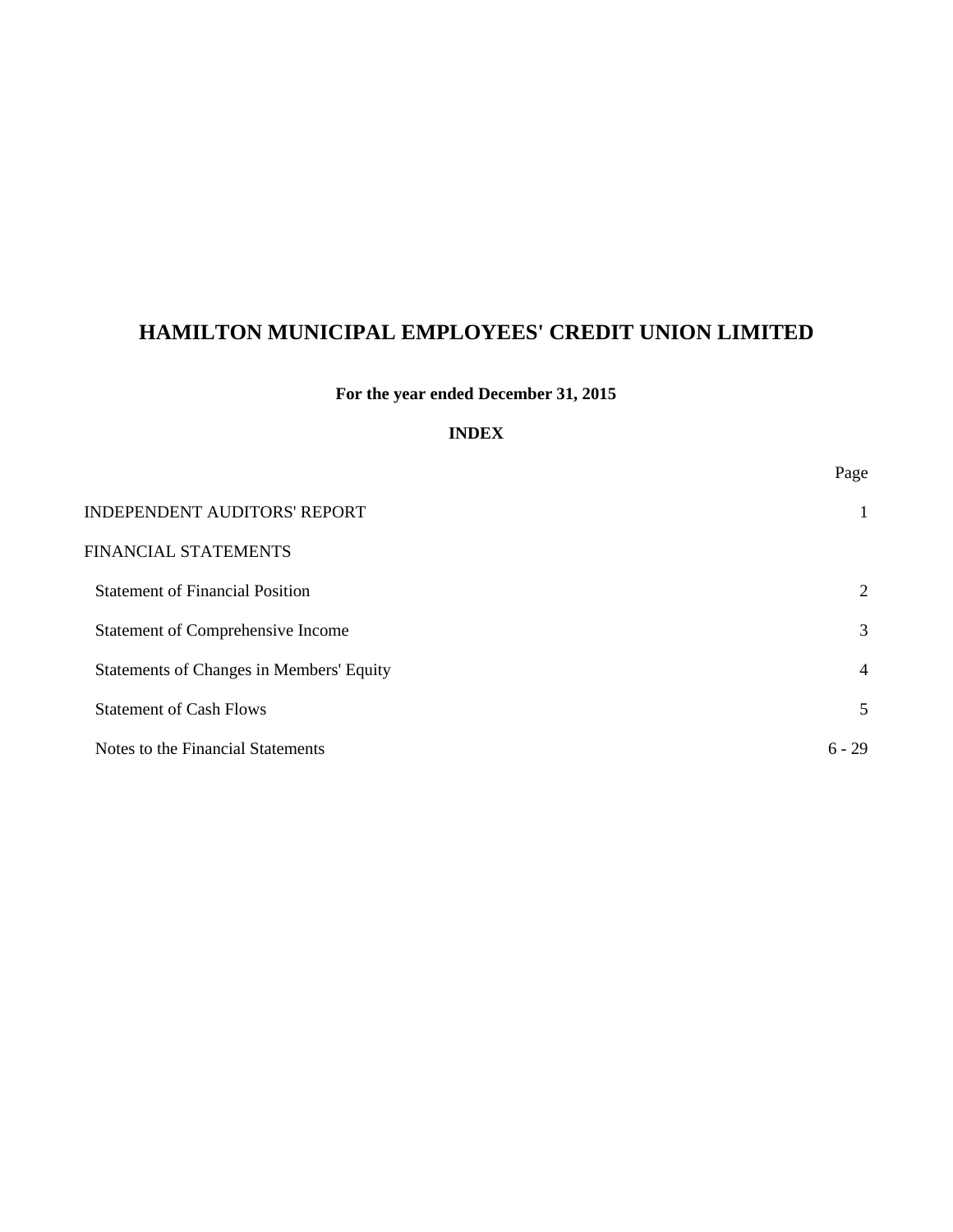

P.O. Box 367, 96 Nelson Street Brantford, Ontario N3T 5N3 Telephone: (519) 759-3511 Facsimile: (519) 759-7961

## **INDEPENDENT AUDITORS' REPORT**

#### **To the Members of Hamilton Municipal Employees' Credit Union Limited**

We have audited the accompanying financial statements of Hamilton Municipal Employees' Credit Union Limited, which comprise the statement of financial position as at December 31, 2015, and the statements of comprehensive income, changes in members' equity and cash flows for the year then ended, and a summary of significant accounting policies and other explanatory information.

#### **Management's Responsibility for the Financial Statements**

Management is responsible for the preparation and fair presentation of these financial statements in accordance with International Financial Reporting Standards, and for such internal control as management determines is necessary to enable the preparation of financial statements that are free from material misstatement, whether due to fraud or error.

#### **Auditors' Responsibility**

Our responsibility is to express an opinion on these financial statements based on our audit. We conducted our audit in accordance with Canadian generally accepted auditing standards. Those standards require that we comply with ethical requirements and plan and perform the audit to obtain reasonable assurance about whether the financial statements are free from material misstatement.

An audit involves performing procedures to obtain audit evidence about the amounts and disclosures in the financial statements. The procedures selected depend on the auditor's judgment, including the assessment of the risks of material misstatement of the financial statements, whether due to fraud or error. In making those risk assessments, the auditor considers internal control relevant to the entity's preparation and fair presentation of the financial statements in order to design audit procedures that are appropriate in the circumstances, but not for the purpose of expressing an opinion on the effectiveness of the entity's internal control. An audit also includes evaluating the appropriateness of accounting policies used and the reasonableness of accounting estimates made by management, as well as evaluating the overall presentation of the financial statements.

We believe that the audit evidence we have obtained is sufficient and appropriate to provide a basis for our opinion.

#### **Opinion**

In our opinion, the financial statements present fairly, in all material respects, the financial position of Hamilton Municipal Employees' Credit Union Limited as at December 31, 2015 and its financial performance and its cash flows for the year then ended in accordance with International Financial Reporting Standards.

Willard, house 2 Rosebragh LLP

February 18, 2016 CHARTERED PROFESSIONAL ACCOUNTANTS Brantford, Ontario Licensed Public Accountants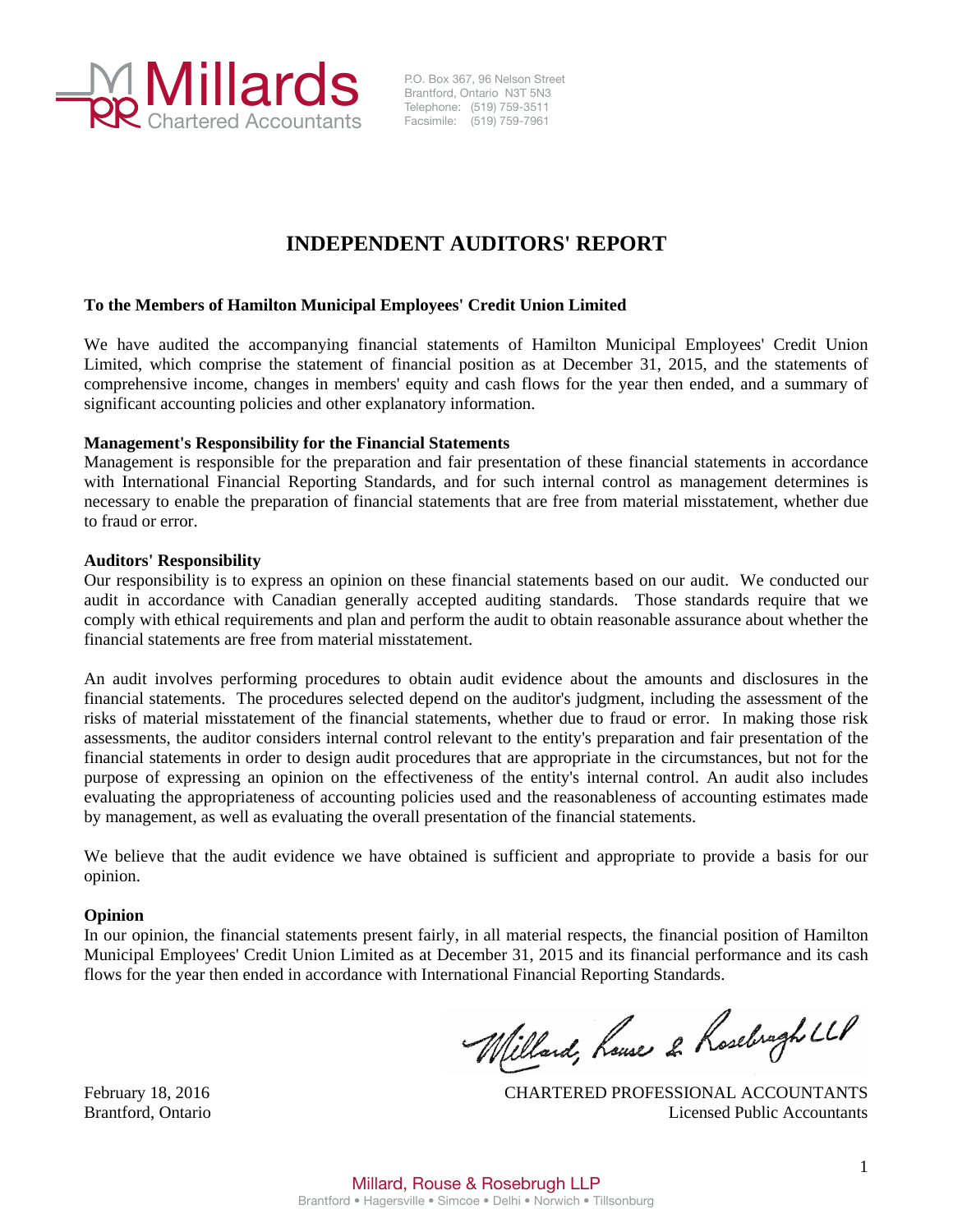## **STATEMENT OF FINANCIAL POSITION**

| As at December 31                             | 2015        | 2014        |
|-----------------------------------------------|-------------|-------------|
| <b>ASSETS</b>                                 |             |             |
| <b>Current Assets</b>                         |             |             |
| Cash and bank                                 | 6,177,042   | 4,072,768   |
| Investments (Note 4)                          | 12,081,145  | 11,657,661  |
| Derivatives (Note 5)                          | 438,253     | 643,962     |
| Loans to members (Note 6)                     | 149,809,164 | 143,630,778 |
| Accounts receivable                           | 197,635     | 234,168     |
| Prepaid expenses                              | 349,009     | 413,574     |
| Property, plant and equipment (Note 8)        | 2,399,242   | 2,543,455   |
| Intangible assets (Note 8)                    | 372,859     | 313,265     |
|                                               | 171,824,349 | 163,509,631 |
| <b>LIABILITIES</b>                            |             |             |
| Members' deposits (Note 9)                    | 158,955,117 | 150,804,111 |
| Accounts payable and accrued liabilities      | 1,050,581   | 904,847     |
| Derivatives (Note 5)                          | 269,664     | 565,911     |
| Income taxes payable                          | 23,998      | 4,504       |
| Deferred income tax liability (Note 15)       | 102,650     | 90,237      |
| Members' share capital (Note 10)              | 946,834     | 974,107     |
|                                               | 161,348,844 | 153,343,717 |
| <b>MEMBERS' EQUITY</b>                        |             |             |
| <b>Undivided Earnings</b>                     | 114,048     | 109,044     |
| <b>Accumulated Other Comprehensive Income</b> | 111,457     | 56,870      |
| <b>Reserves</b> (Note 11)                     | 10,250,000  | 10,000,000  |
|                                               |             |             |
|                                               | 10,475,505  | 10,165,914  |
|                                               | 171,824,349 | 163,509,631 |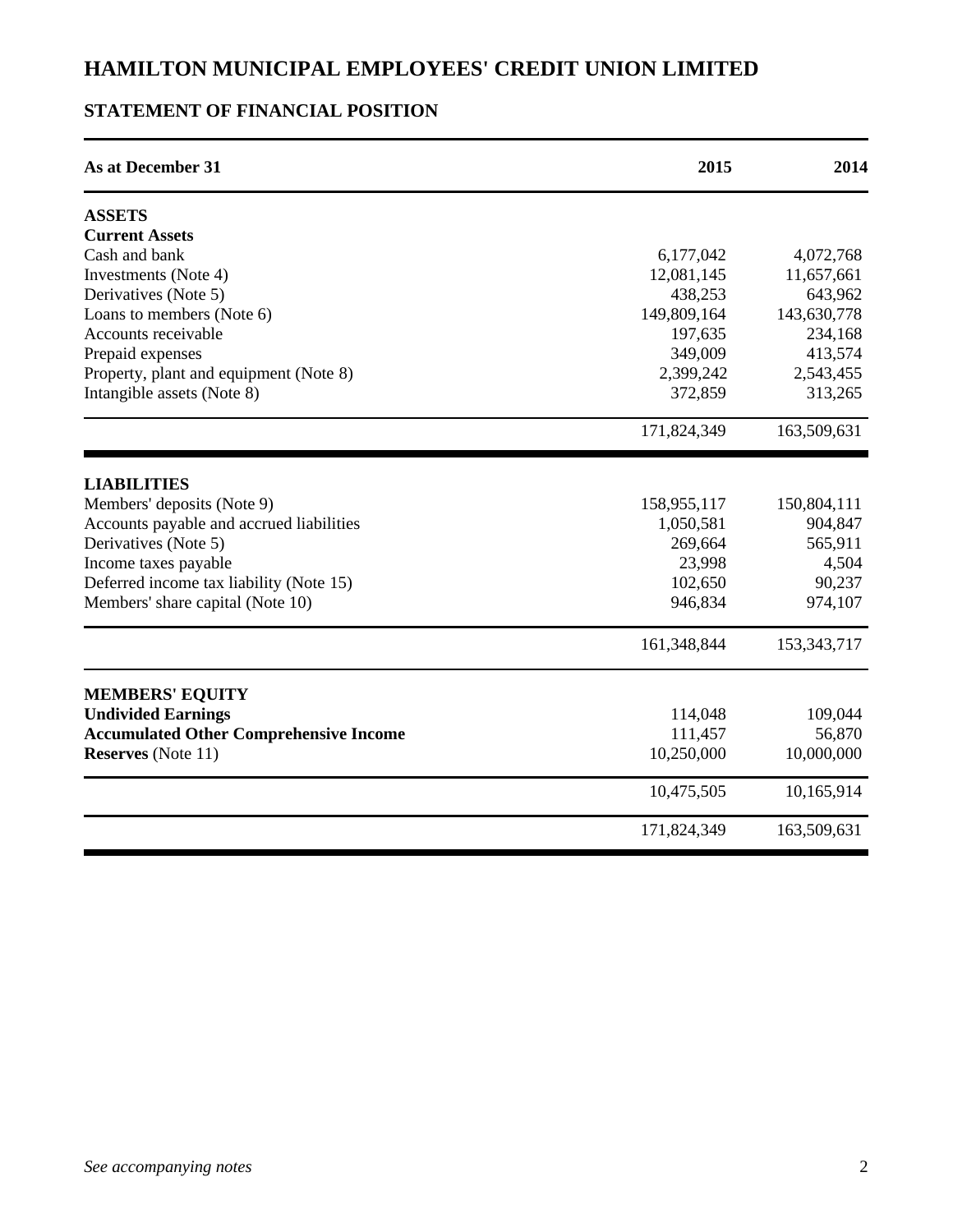## **STATEMENT OF COMPREHENSIVE INCOME**

| For the year ended December 31                                  | 2015                   | 2014                   |
|-----------------------------------------------------------------|------------------------|------------------------|
| <b>Interest Revenue</b> (Note 13)                               | 6,217,351              | 6,284,134              |
| <b>Interest Expense</b> (Note 14)                               | 1,621,927              | 1,620,266              |
| <b>Interest Margin</b><br>Other income                          | 4,595,424<br>1,892,619 | 4,663,868<br>1,821,987 |
| <b>Income Before Operating Expenses</b>                         | 6,488,043              | 6,485,855              |
| <b>Operating Expenses</b>                                       |                        |                        |
| Employee salaries and benefits                                  | 3,427,397              | 3,425,930              |
| Occupancy                                                       | 489,001                | 484,182                |
| Administration                                                  | 756,721                | 731,440                |
| Data processing                                                 | 744,529                | 779,760                |
| Lending                                                         | 191,538                | 127,233                |
| Loan protection and life savings insurance                      | 30,755                 | 31,673                 |
| Member deposit insurance                                        | 131,762                | 153,165                |
| Board and committee expenses                                    | 52,908                 | 59,405                 |
| Depreciation                                                    | 363,028                | 343,805                |
|                                                                 | 6,187,639              | 6,136,593              |
| <b>Income Before Income Taxes</b>                               | 300,404                | 349,262                |
| Income taxes - current (Note 15)                                | 43,000                 | 32,445                 |
| - deferred (Note 15)                                            | 2,400                  | 21,594                 |
| <b>Net Income</b>                                               | 255,004                | 295,223                |
| <b>Other Comprehensive Income (Loss)</b>                        |                        |                        |
| Change in unrealized gains / (losses) on derivative instruments |                        |                        |
| designated as cash flow hedges                                  | 64,600                 | 29,744                 |
| Tax effect of change in unrealized gains on cash flow hedges    | (10, 013)              | (4,610)                |
| <b>Other Comprehensive Income for the Year</b>                  | 54,587                 | 25,134                 |
| <b>Comprehensive Income for the Year</b>                        | 309,591                | 320,357                |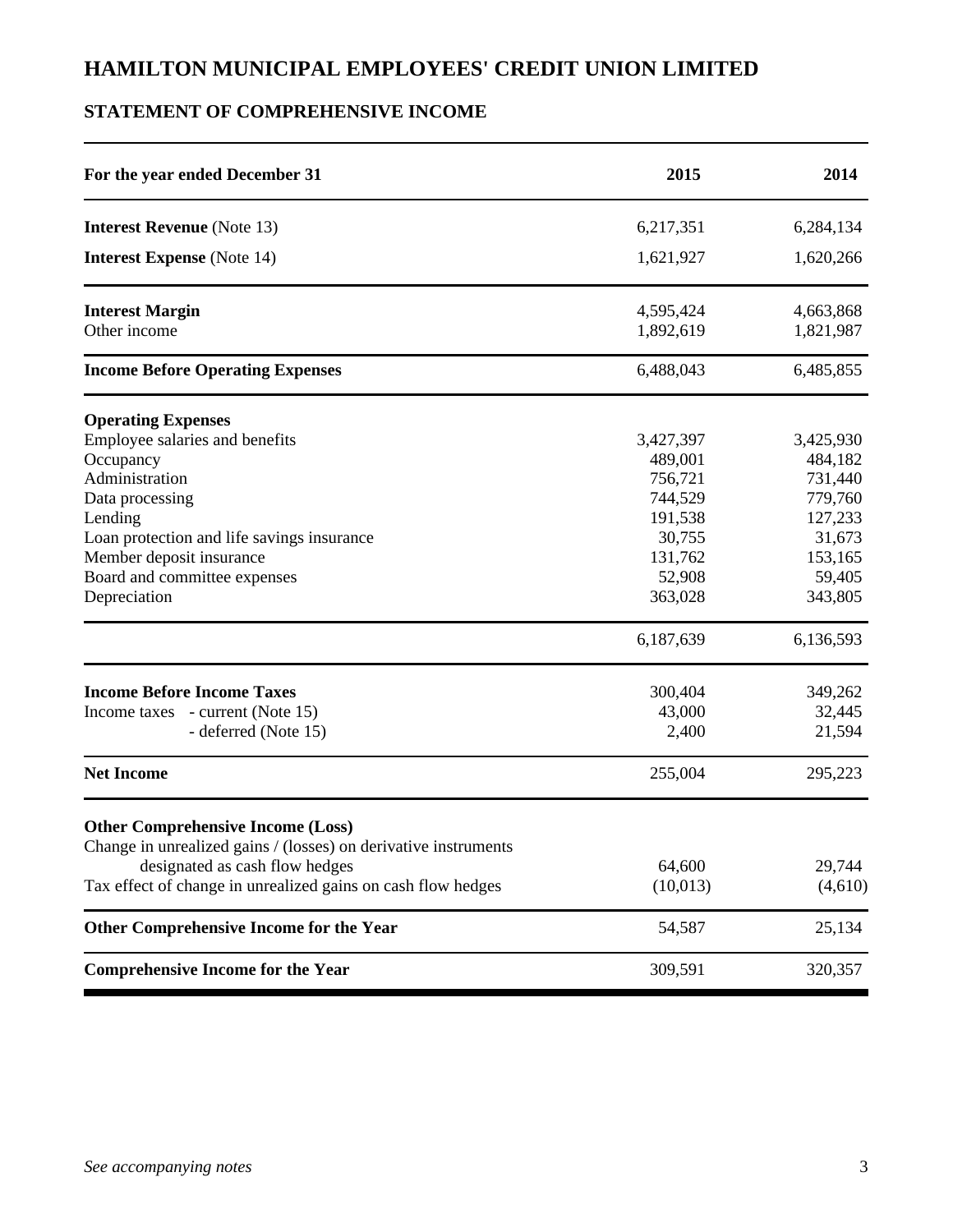## **STATEMENT OF CHANGES IN MEMBERS' EQUITY**

|                                               | <b>Accumulated Other</b><br><b>Comprehensive Income</b><br><b>Cash Flow Hedges</b> | <b>Reserves</b> | <b>Retained</b><br><b>Earnings</b> | <b>Total</b> |
|-----------------------------------------------|------------------------------------------------------------------------------------|-----------------|------------------------------------|--------------|
| <b>Balance at January 1, 2014</b>             | 31,736                                                                             | 9,600,000       | 213,821                            | 9,845,557    |
| Net Income                                    |                                                                                    |                 | 295,223                            | 295,223      |
| Transfer to reserves                          |                                                                                    | 400,000         | (400,000)                          |              |
| Change in unrealized gains / (losses)         |                                                                                    |                 |                                    |              |
| on cash flow hedges                           | 25,134                                                                             |                 |                                    | 25,134       |
| <b>Balance at December 31, 2014</b>           | 56,870                                                                             | 10,000,000      | 109,044                            | 10,165,914   |
| Net Income                                    |                                                                                    |                 | 255,004                            | 255,004      |
| Transfer to reserves                          |                                                                                    | 250,000         | (250,000)                          |              |
| Change in unrealized gains / (losses) on cash |                                                                                    |                 |                                    |              |
| flow hedges                                   | 54,587                                                                             |                 |                                    | 54,587       |
| <b>Balance at December 31, 2015</b>           | 111,457                                                                            | 10,250,000      | 114,048                            | 10,475,505   |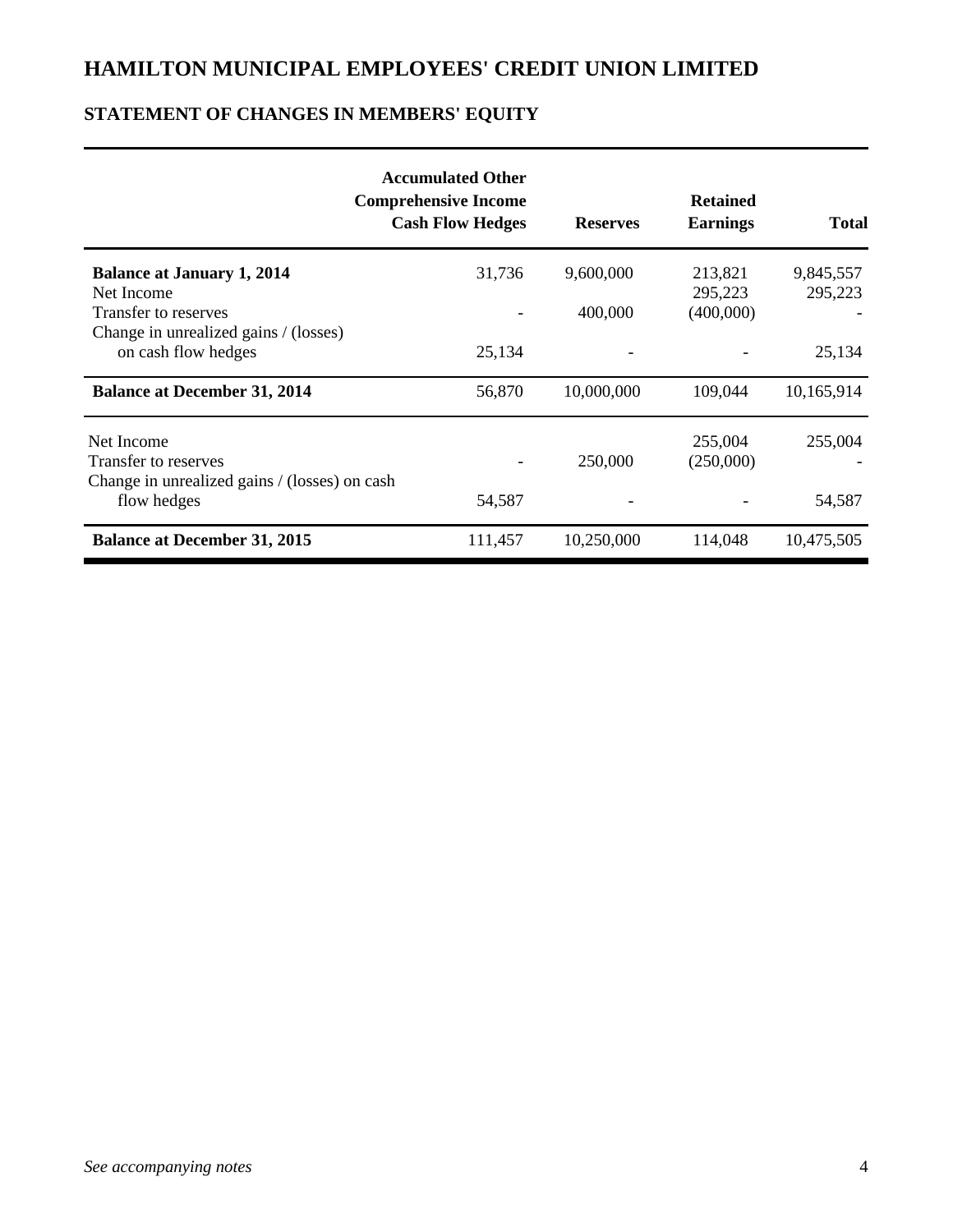## **STATEMENT OF CASH FLOWS**

| For the year ended December 31                                                               | 2015                   | 2014                   |
|----------------------------------------------------------------------------------------------|------------------------|------------------------|
| <b>Cash Flows From Operating Activities</b>                                                  |                        |                        |
| Net Income                                                                                   | 255,004                | 295,223                |
| Adjustments for:                                                                             |                        |                        |
| Interest revenue                                                                             | (6,217,351)            | (6, 284, 134)          |
| Interest expense                                                                             | 1,621,927              | 1,620,266              |
| Interest received on member loans                                                            | 5,909,020              | 6,030,884              |
| Interest received on investments                                                             | 328,943                | 287,689                |
| Interest paid on member deposits                                                             | (1,634,006)            | (1,541,390)            |
| Amortization                                                                                 | 363,028                | 343,805                |
| Deferred income taxes                                                                        | 2,400                  | 21,594                 |
| Income taxes (paid) recovered                                                                | (23,506)               | (33,388)               |
| Net change in non-cash working capital balances related to operations                        | 263,894                | (201, 308)             |
|                                                                                              | 869,353                | 539,241                |
| <b>Cash Flows From Financing Activities</b>                                                  |                        |                        |
| Member deposits and share capital                                                            | 8,135,812              | (693, 690)             |
| <b>Cash Flows From Investing Activities</b>                                                  |                        |                        |
| Purchase of property, plant and equipment and intangible assets                              | (278, 409)             | (99, 493)              |
| Loans and mortgages to members                                                               | (6,171,190)            | (2,278,434)            |
| Investments                                                                                  | (451,292)              | 4,214,233              |
|                                                                                              | (6,900,891)            | 1,836,306              |
|                                                                                              |                        |                        |
| <b>Net Increase in Cash and Cash Equivalents</b><br><b>Opening Cash and Cash Equivalents</b> | 2,104,274<br>4,072,768 | 1,681,857<br>2,390,911 |
| <b>Closing Cash and Cash Equivalents</b>                                                     | 6,177,042              | 4,072,768              |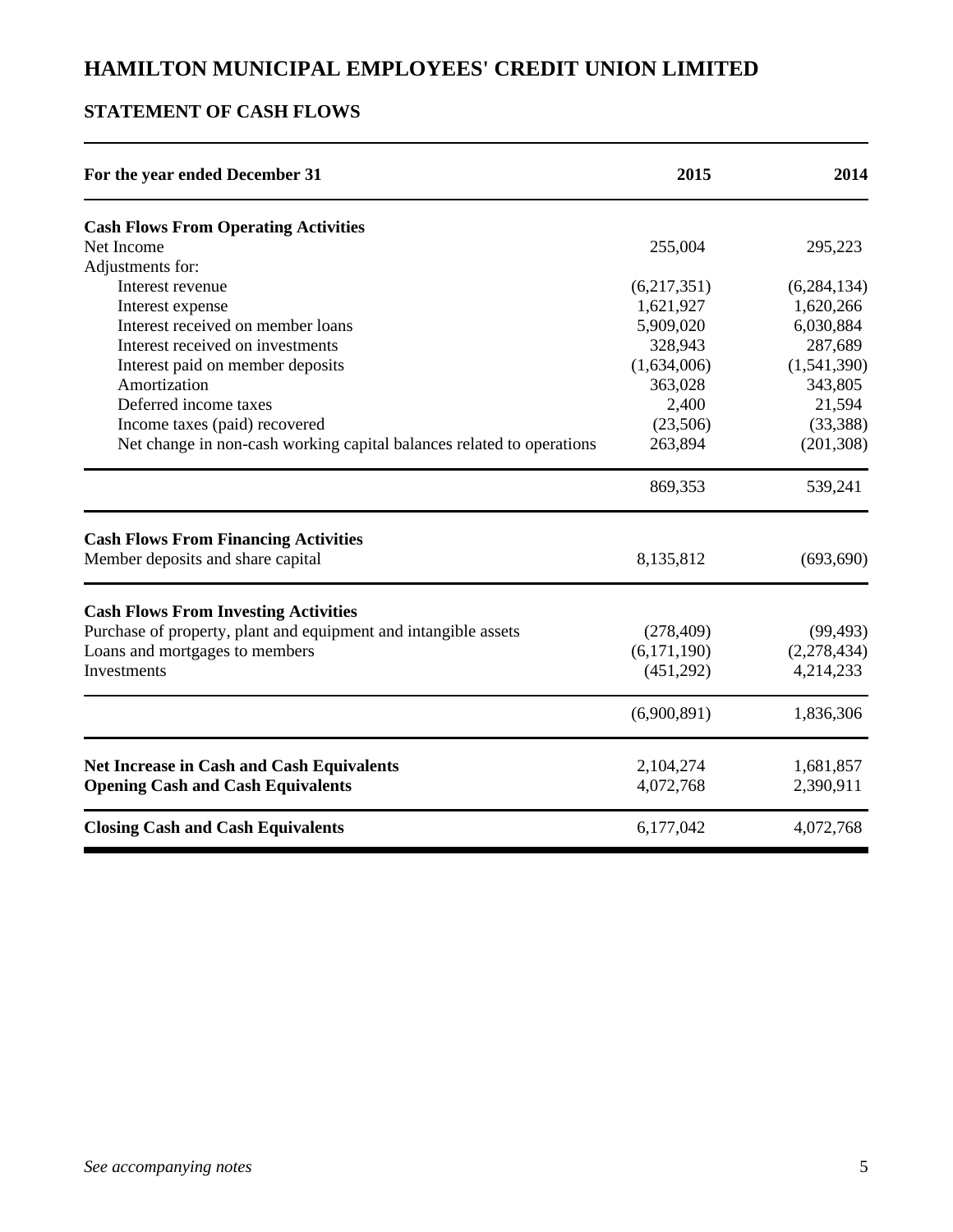### **NOTES TO THE FINANCIAL STATEMENTS For the year ended December 31, 2015**

### **1. NATURE OF OPERATIONS**

#### **Reporting Entity**

Hamilton Municipal Employees' Credit Union Limited (the credit union) is a company incorporated under the Credit Unions and Caisses Populaires Act, 1994 ("The Act") of Ontario. The credit union offers retail banking services to its members. The head office is located at 209 Limeridge Road East, Hamilton, Ontario.

These financial statements have been authorized for issue by the Board of Directors on February 18, 2016.

### **2. SUMMARY OF SIGNIFICANT ACCOUNTING POLICIES**

#### **Basis of Presentation**

These financial statements have been prepared in accordance with International Financial Reporting Standards (IFRS) as issued by the International Accounting Standards Board (the IASB).

These financial statements were prepared under the historical cost convention, as modified by the revaluation of financial assets and derivative financial instruments measured at fair value.

The credit union's functional and presentation currency is the Canadian dollar.

The preparation of financial statements in compliance with IFRS requires management to make certain critical accounting estimates. It also requires management to exercise judgment in applying the credit union's accounting policies. The areas involving a higher degree of judgment or complexity, or areas where assumptions and estimates are significant to the financial statements are disclosed in Note 3.

#### **Cash and Bank**

Cash and bank includes cash on hand and deposits with banks. Cash and bank accounts are classified as available-for-sale and measured at fair value.

#### **Central 1 Deposits**

Deposits with Central 1 are classified as loans and receivables and are initially measured at fair value plus transaction costs. Subsequently these deposits are measured at amortized cost which approximates fair value.

#### **Other Debt and Equity Instruments**

Other debt and equity instruments which can be traded are classified as available-for-sale and initially measured at fair value. Subsequently they are carried at fair value unless they are not quoted in an active market and fair value is not reliably determinable in which case they are carried at cost.

Changes in fair value, except for those arising from interest calculated using the effective interest rate, are recognized as a separate component of other comprehensive income.

#### **CUCO Coop Investments**

The investment in CUCO Cooperative shares is designated as fair value through profit or loss and recorded at fair value. Changes in market value are recorded as investment income and included in net income.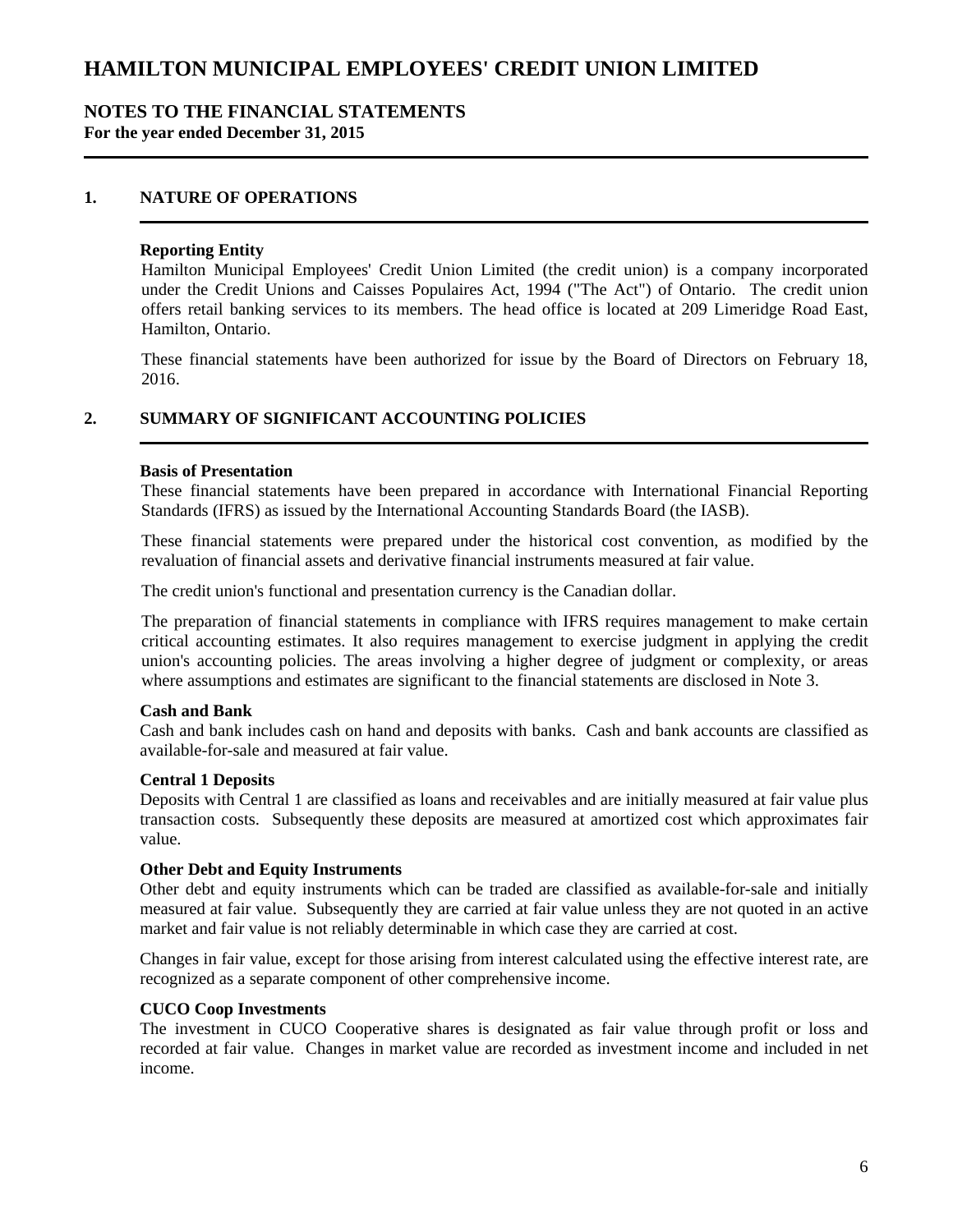### **NOTES TO THE FINANCIAL STATEMENTS For the year ended December 31, 2015**

### **2. SUMMARY OF SIGNIFICANT ACCOUNTING POLICIES (Cont'd)**

#### **Hedges**

The credit union periodically enters into derivative contracts to manage financial risks associated with movements in interest rates. The credit union does not enter into derivative financial instruments for trading or speculative purposes.

When derivatives are used to manage exposures, the credit union determines, for each derivative, whether hedge accounting can be applied. Where hedge accounting can be applied, a hedge relationship is designated as a cash flow hedge of a specifically identified group of assets or liabilities. The credit union formally assesses and documents whether these derivatives are effective in offsetting changes in cash flows of hedged assets or liabilities.

These derivatives are carried at fair value and are reported as assets when they have a positive fair value and as liabilities when they have a negative fair value. Gains and losses resulting from changes in fair value of the effective portion of the derivative instrument are recorded in other comprehensive income until the hedged item is recognized in income. The ineffective portion is recognized immediately in income as other income.

#### **Market Based Deposits**

The credit union has various deposits from members whereby interest will be paid based on certain market indicators. To offset exposure to fluctuations in these indicators, the credit union has entered into derivative contracts with Central 1 whereby Central 1 will pay the interest on these deposits. In return, the credit union will pay a fixed rate of interest to Central 1 on these deposits. These derivative contracts are designated as fair value through profit or loss and are measured at fair value both initially and subsequently.

#### **Loans to Members**

All loans to members are financial assets with fixed or determinable payments that are not quoted in an active market and have been classified as loans and receivables. Member loans are initially measured at fair value, net of loan origination fees. Loans are subsequently measured at amortized cost using the effective interest rate method, less any impairment. An allowance for doubtful loans is deducted from the total of the loans on the statement of financial position.

This allowance is calculated at the greater of the amount determined by specific account or the minimum allowance prescribed by By-Law #6 of the Deposit Insurance Corporation of Ontario.

#### **Property, Plant and Equipment and Amortization**

Property, plant and equipment assets are stated at cost. Depreciation is provided for in the accounts as follows:

| <b>Building</b>        | 40 years straight line      |
|------------------------|-----------------------------|
| Leasehold improvements | Remaining term of the lease |
| Furniture and fixtures | 5 to 10 years straight line |
| Computer equipment     | 3 to 5 years straight line  |

#### **Intangible Assets**

Intangible assets consist of computer software, rights for the use of software, and costs incurred to acquire those rights. Intangible assets are initially recorded at cost and subsequently measured at cost less accumulated depreciation and accumulated impairment (losses). Depreciation is provided using the straight-line basis over 25 years.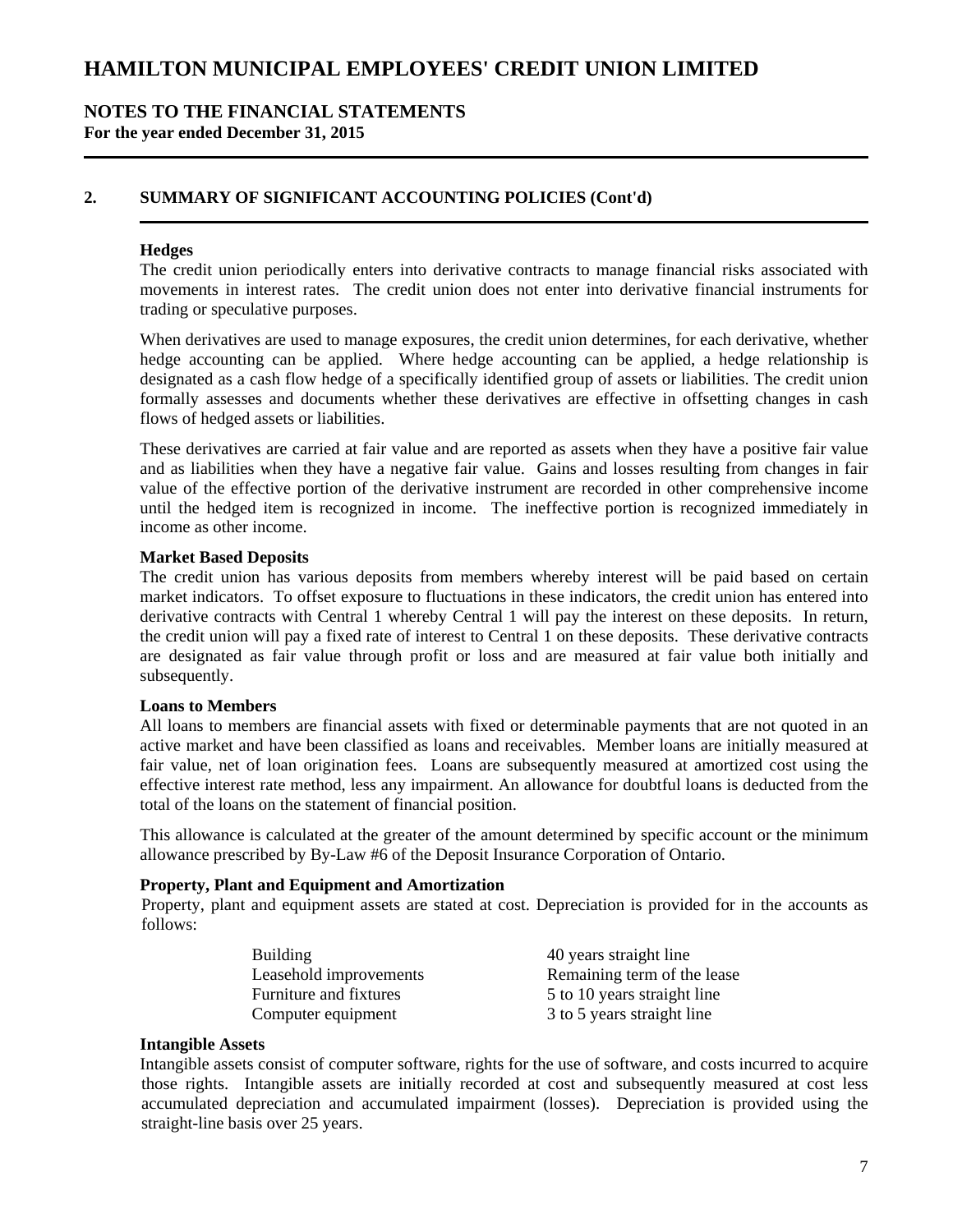### **NOTES TO THE FINANCIAL STATEMENTS For the year ended December 31, 2015**

### **2. SUMMARY OF SIGNIFICANT ACCOUNTING POLICIES (Cont'd)**

#### **Accounts Payable**

Liabilities for trade creditors and other payables are classified as other financial liabilities and initially measured at fair value net of any transaction costs directly attributable to the issuance of the instrument and subsequently are carried at amortized cost using the effective interest rate method.

### **Income Taxes**

Income tax expense comprises current and deferred tax. Current tax and deferred tax are recognized in net income except to the extent that it relates to a business combination, or items recognized directly in equity or in other comprehensive income.

Current income taxes are recognized for the estimated income taxes payable or receivable on taxable income or loss for the current year and any adjustment to income taxes payable in respect of previous years. Current income taxes are measured at the amount expected to be recovered from or paid to the taxation authorities using tax rates and tax laws that have been enacted or substantively enacted by the year-end date.

Deferred tax assets and liabilities are recognized where the carrying amount of an asset or liability differs from its tax base.

Recognition of deferred tax assets for unused tax losses, tax credits and deductible temporary differences is restricted to those instances where it is probable that future taxable income will be available to allow the deferred tax asset to be utilized. Deferred tax assets are reviewed at each reporting date and are reduced to the extent that it is no longer probable that the related tax benefit will be realized.

The amount of the deferred tax asset or liability is measured at the amount expected to be recovered from or paid to the taxation authorities. This amount is determined using tax rates and tax laws that have been enacted or substantively enacted by the year-end date and are expected to apply when the liabilities / (assets) are settled / (recovered).

#### **Member Deposits**

All member deposits are initially measured at fair value, net of any transaction costs directly attributable to the issuance of the instrument. Member deposits are subsequently measured at amortized cost, using the effective interest rate method.

#### **Members' Shares**

Members' shares issued by the credit union are classified as equity only to the extent that they do not meet the definition of a financial liability or financial asset.

#### **Provisions**

Provisions are recognized for liabilities of uncertain timing or amount that have arisen as a result of past transactions, including legal or constructive obligations. The provision is measured at the best estimate of the expenditure required to settle the obligation at the reporting date.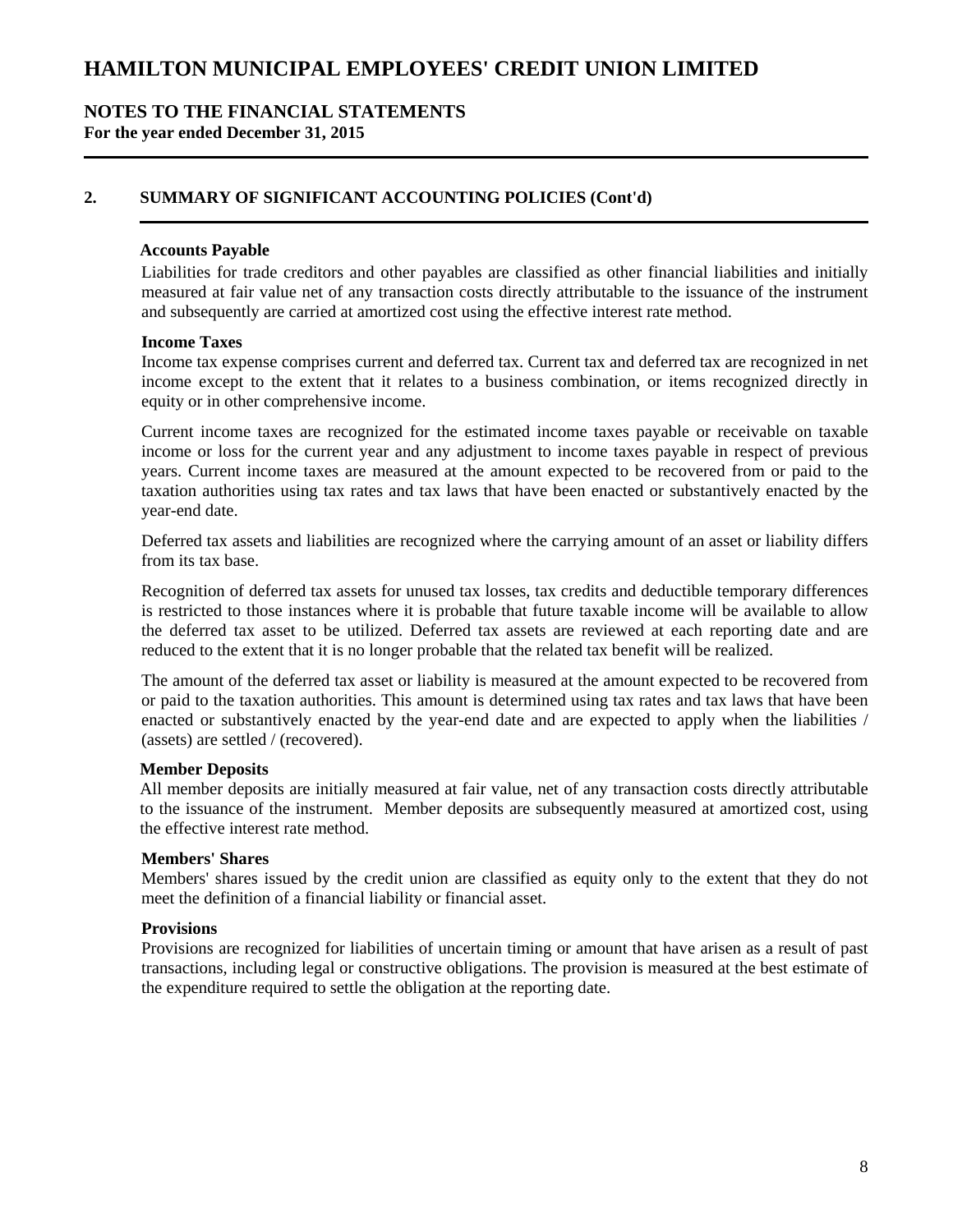### **NOTES TO THE FINANCIAL STATEMENTS For the year ended December 31, 2015**

### **2. SUMMARY OF SIGNIFICANT ACCOUNTING POLICIES (Cont'd)**

#### **Revenue Recognition**

Interest on loans and investments is recognized as earned at the end of each month and when ultimate collection is reasonably assured. Other income consists of commission income, service charges, and rent. Other income is recognized when the transaction generating the commission or service charge occurs. Rental income is earned at the end of each month of the rental contract.

### **Foreign Currency Translation**

Foreign currency accounts are translated into Canadian dollars as follows:

At the transaction date, each asset, liability, revenue and expense denominated in a foreign currency is translated into Canadian dollars by the use of the exchange rate in effect at that date. At the year-end date, unsettled monetary assets and liabilities are translated into Canadian dollars by using the exchange rate in effect at the year-end date and the related translation differences are recognized in net income. Exchange gains and losses arising on the retranslation of available for sale financial assets are treated as a separate component of the change in fair value and recognized in net income.

#### **Standards, Amendments and Interpretations Not Yet Effective**

Certain new standards, amendments and interpretations have been published that are mandatory for the credit union's accounting periods beginning on or after January 1, 2015 or later periods that the credit union has decided not to early adopt. The standards, amendments and interpretations that will be relevant to the credit union are:

(i) IFRS 9 Financial Instruments (2014) was released on July 24, 2014 as the final project to replace IAS 39 'Financial Instruments: Recognition and Measurement'. IFRS 9 simplifies the mixed measurement model and establishes two primary measurement categories for financial assets, amortized cost and fair value. The basis of classification depends on the entity's business model and the contractual cash flow characteristics of the financial asset. IFRS 9 also introduces a new "expected loss" impairment model which replaces the "incurred loss" model in IAS 39. IFRS 9 is effective for annual periods beginning on or after January 1, 2018. The credit union is in the process of evaluating the impact of the new standard and will continue to monitor developments that may impact its financial reporting.

None of the other new standards, interpretations or amendments, which are effective for the credit union's accounting periods beginning after January 1, 2015 and which have not been adopted early, are expected to impact on the credit union's future financial statements.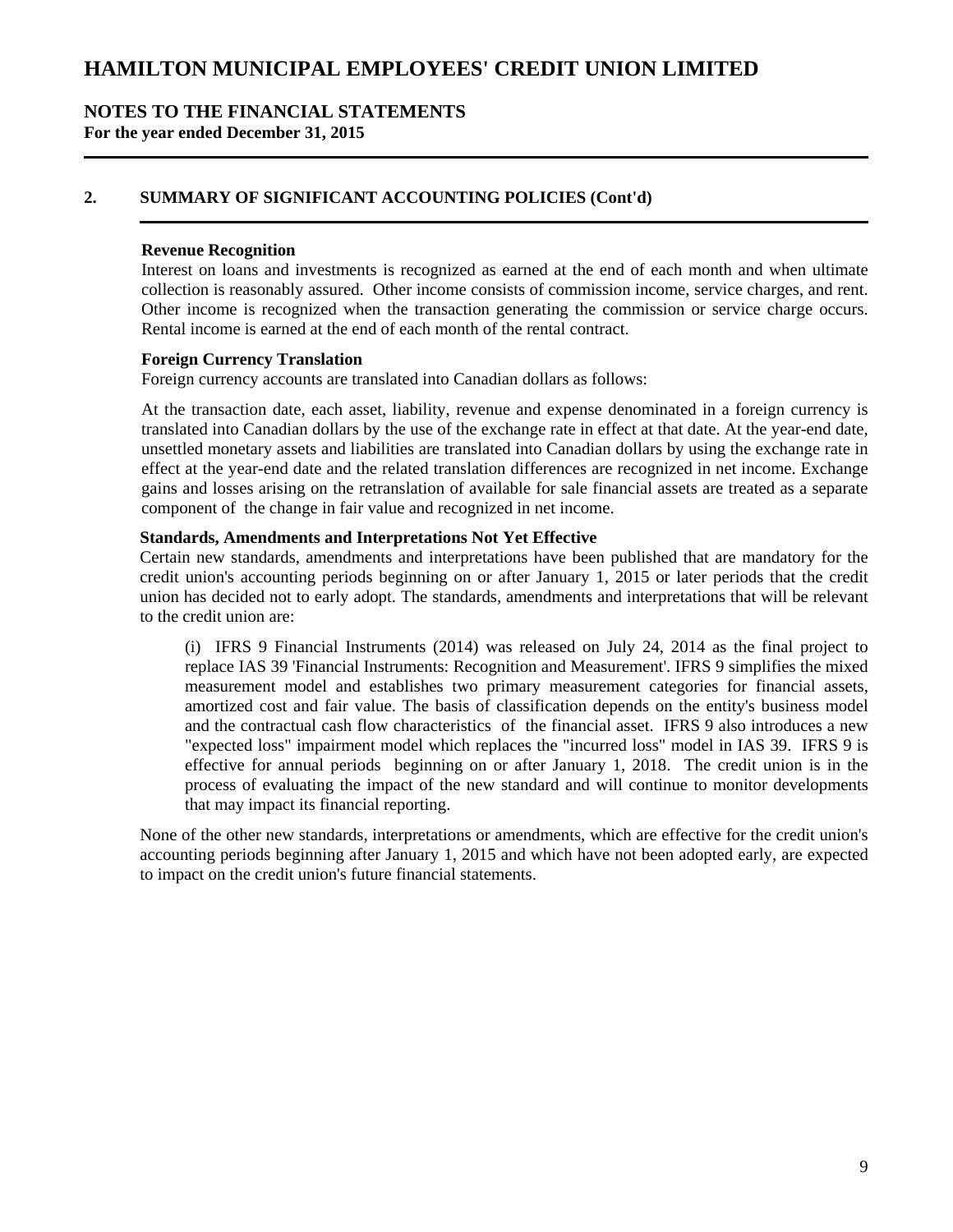### **NOTES TO THE FINANCIAL STATEMENTS For the year ended December 31, 2015**

### **3. CRITICAL ACCOUNTING ESTIMATES AND JUDGMENTS**

The credit union makes estimates and assumptions about the future that affect the reported amounts of assets and liabilities. Estimates and judgments are continually evaluated based on historical experience and other factors, including expectations of future events that are believed to be reasonable under the circumstances. In the future, actual experience may differ from these estimates and assumptions.

The effect of a change in an accounting estimate is recognized prospectively by including it in comprehensive income in the period of the change, if the change affects that period only; or in the period of the change and future periods, if the change affects both.

The estimates and assumptions that have a significant risk of causing material adjustment to the carrying amounts of assets and liabilities within the next financial year are discussed below.

#### **Fair Value of Financial Instruments**

The credit union determines the fair value of financial instruments that are not quoted in an active market using valuation techniques. Those techniques are significantly affected by the assumptions used, including discount rates and estimates of future cash flows. In that regard, the derived fair value estimates cannot always be substantiated by comparison with independent markets and, in many cases, may not be capable of being realized immediately.

#### **Loan Loss Provision**

In determining whether an impairment loss should be recorded in the statement of comprehensive income the credit union makes judgment on whether objective evidence of impairment exists individually for financial assets that are individually significant. Where this does not exist the credit union uses its judgment to group member loans with similar credit risk characteristics to allow a collective assessment of the group to determine any impairment loss.

In determining the collective loan loss provision management uses estimates based on historical loss experience for assets with similar credit risk characteristics and objective evidence of impairment.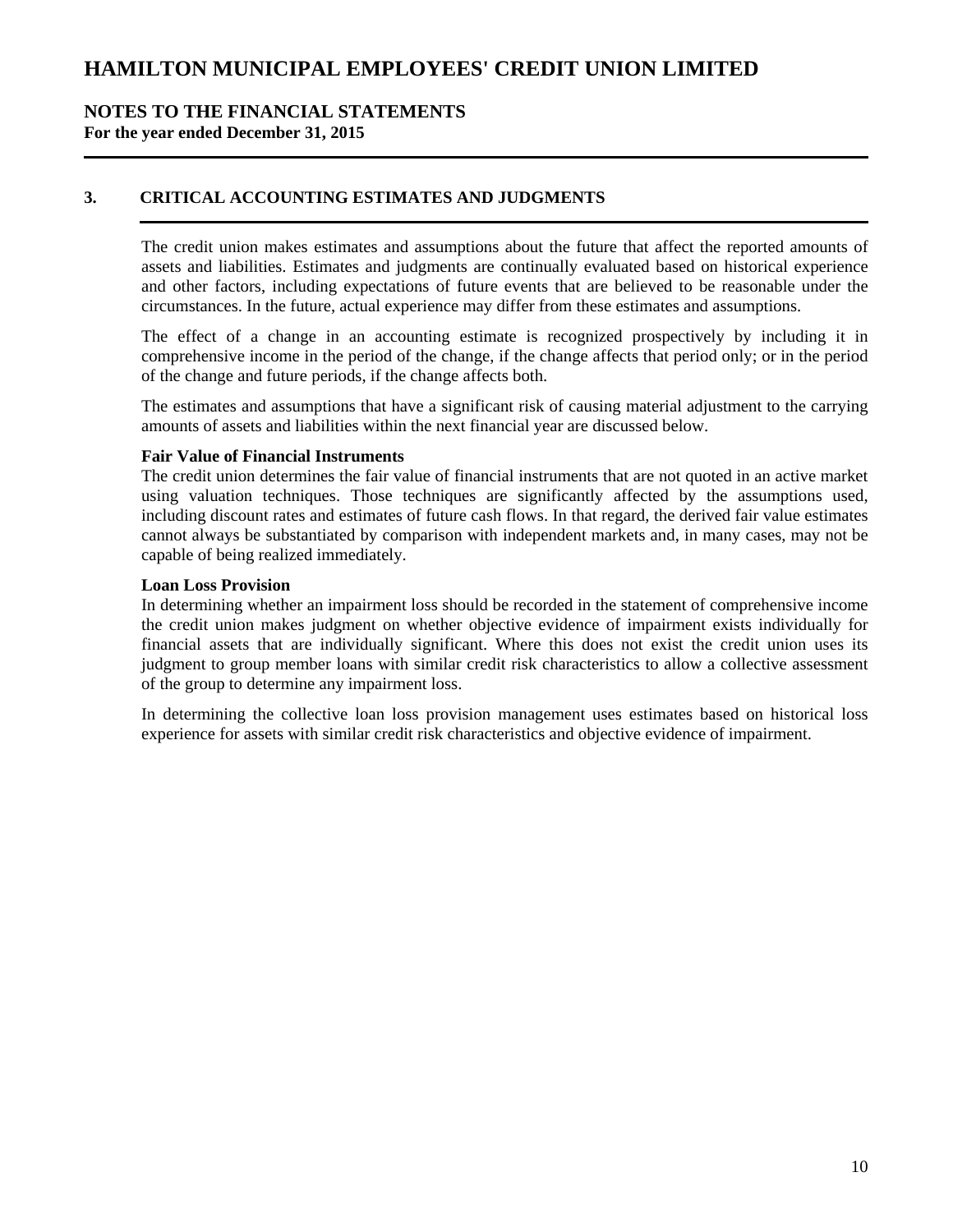### **NOTES TO THE FINANCIAL STATEMENTS For the year ended December 31, 2015**

| <b>INVESTMENTS</b>                  | 2015       | 2014       |
|-------------------------------------|------------|------------|
| <b>Debt Instruments</b>             |            |            |
| Central 1 Liquidity reserve deposit | 10,315,974 | 9,917,340  |
| Accrued interest                    | 23,320     | 51,128     |
| <b>Total Central 1 Deposits</b>     | 10,339,294 | 9,968,468  |
| <b>Equity Instruments</b>           |            |            |
| Central 1 Credit Union - Class A    | 622,966    | 595,830    |
| Central 1 Credit Union - Class E    | 692,400    | 692,400    |
| <b>CUCO</b> Cooperative Association | 425,000    | 399,478    |
| Other investments                   | 1,485      | 1,485      |
| <b>Total Equity Instruments</b>     | 1,741,851  | 1,689,193  |
|                                     | 12,081,145 | 11,657,661 |
|                                     |            |            |

As a condition of membership in Central 1, the credit union is required to maintain an interest bearing "liquidity reserve deposit" equal to 6% of its total assets at the end of each calendar quarter. Except for possible refunds occasioned by future reductions in total assets, this deposit is refundable to the credit union only in the event of the credit union's dissolution or withdrawal from membership in Central 1.

The shares in Central 1 are required as a condition of membership and are redeemable upon withdrawal of membership or at the discretion of the Board of Directors of Central 1. In addition, the member credit unions are subject to additional capital calls at the discretion of the Board of Directors.

Central 1 Class A shares are subject to an annual rebalancing mechanism and are redeemable at the option of Central 1. There is no separately quoted market value for these shares, however fair value is determined to be equivalent to the par value.

Central 1 Class E shares are redeemable at \$100 per share. There is no separately quoted market value for these shares. The fair value is determined to equal the redemption value.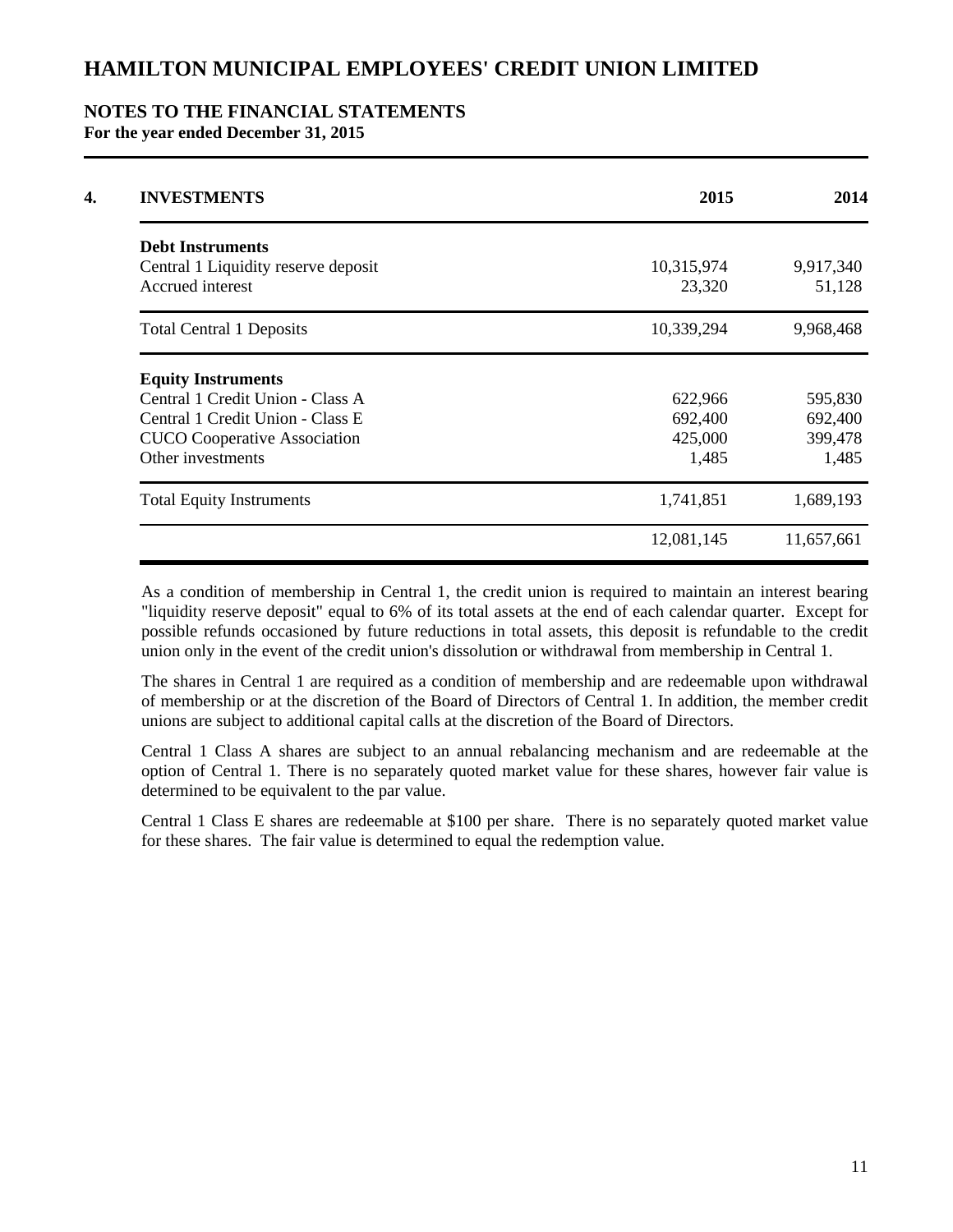### **NOTES TO THE FINANCIAL STATEMENTS For the year ended December 31, 2015**

### **4. INVESTMENTS (Cont'd)**

#### **CUCO Cooperative Association**

In 2008, as a condition of the formation of Central 1 Credit Union, the credit union was required to invest \$967,409 in ABCP 2008 Limited Partnership units. On August 17, 2011, Credit Union Central of Ontario became CUCO Cooperative Association ("CUCO Coop"). On August 31, 2011, CUCO Coop purchased all of the assets of ABCP 2008 Limited Partnership in exchange for shares of CUCO Coop. On September 2, 2011, ABCP 2008 Limited Partnership distributed to each credit union such credit union's proportionate share of CUCO Coop Class B Investment Shares. The value previously held in the form of the credit union's LP units was effectively transferred to its new CUCO Coop Class B Investment Shares and the LP units have no value. As of September 2, 2011, the credit union received 252,660,328 Class B Investment Shares, which is 0.7243% of the total Class B Investment Shares outstanding. The credit union has designated this investment as fair value through profit and loss and adjustments to fair value are included in investment income. The fair value of the investment is determined by an independent valuation of the underlying investments of the CUCO Coop using valuation techniques based on discounted expected future cash flows.

### **5. DERIVATIVES**

The credit union has outstanding \$4,358,570 (2014 - \$6,062,385) in index linked term deposits to its members. The index linked term deposits are three and five year deposits that pay interest at the end of the term, based on the performance of a variety of indices. The embedded derivatives associated with these deposits are presented in liabilities and have a fair value of \$269,664 (2014 - \$565,911).

The credit union has entered into hedge agreements with Central 1 to offset the exposure to the indices associated with this product, whereby the credit union pays a fixed rate of interest for the term of each index linked term deposit on the face value of the deposits sold. At the end of the term, the credit union receives an amount equal to the amount that will be paid to the depositors, based on the performance of the indices. As at December 31, 2015, the credit union had entered into such contracts on index linked term deposits for a total of \$4,234,702. The agreements are secured by a general security agreement covering all assets of the credit union.

From time to time, in the ordinary course of business, the credit union enters into interest rate swaps in order to hedge against exposure to interest rate fluctuations. At December 31, 2015, the credit union was party to seven such agreements with Central 1 Credit Union. The agreements, in aggregate, represent a notional principal amount of \$14,000,000 (\$17,500,000 in 2014), maturing between January 2016 and June 2018.

Under the terms of these agreements, the credit union has contracted with the counter party to pay interest at a variable rate equivalent to the one month CDOR rate, to be repriced monthly, while receiving interest at a fixed rate on the notional principal amount. The credit union is currently receiving fixed rates on these swaps ranging from 1.56% to 2.01% and is paying variable rates as at December 31, 2015 ranging from 0.798% to 0.86%.

In the normal course of operations, the credit union enters into foreign exchange forward contracts to buy or sell foreign currencies at a set exchange rate. No such contracts were in effect at year end.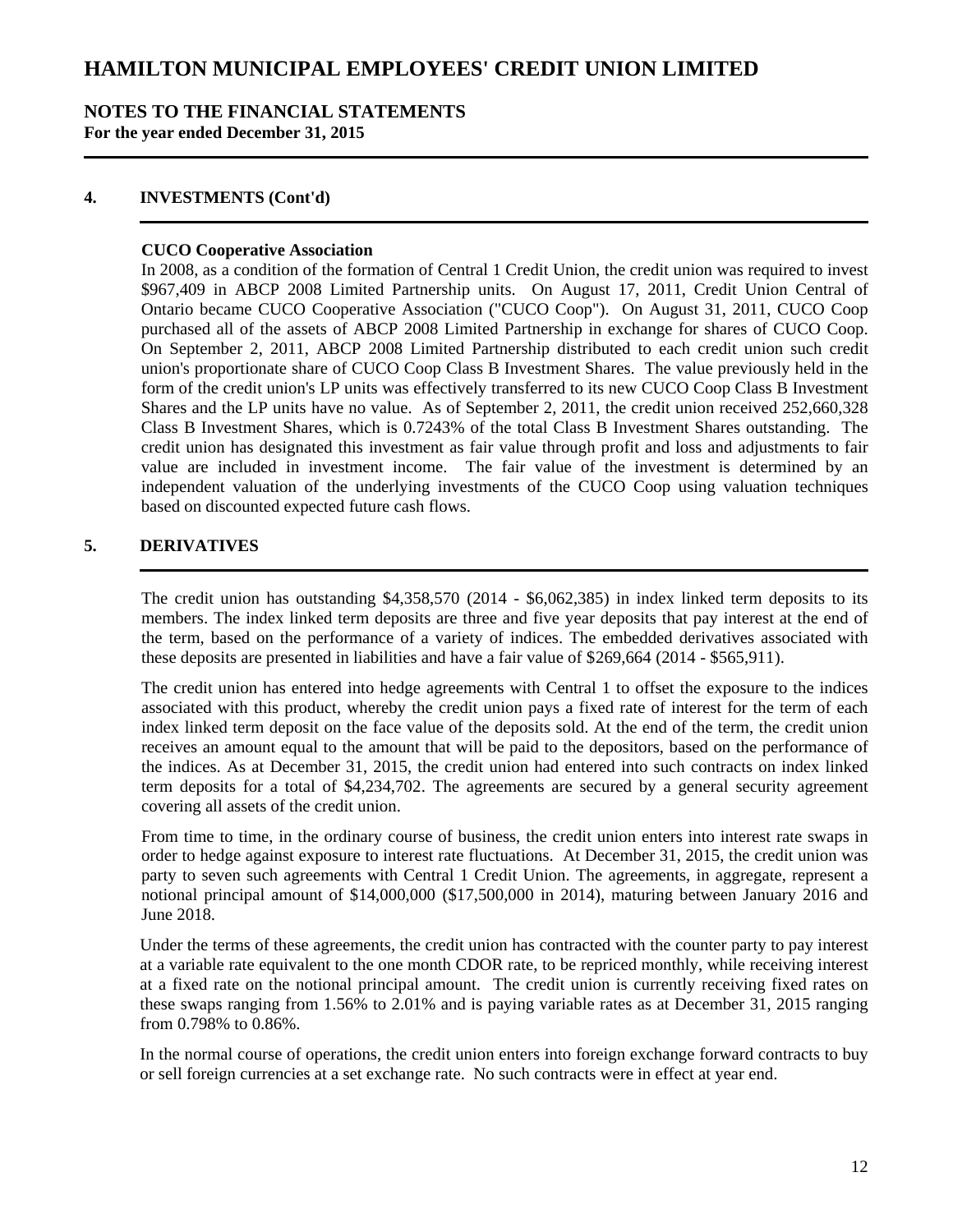### **NOTES TO THE FINANCIAL STATEMENTS For the year ended December 31, 2015**

### **5. DERIVATIVES (Cont'd)**

|                                                        | 2015    | 2014    |
|--------------------------------------------------------|---------|---------|
| <b>Derivative assets</b>                               |         |         |
| Index linked hedge receivable from Central 1           | 269,664 | 565,911 |
| Interest rate swaps                                    | 168,589 | 78,051  |
|                                                        | 438,253 | 643,962 |
| <b>Derivative liabilities</b>                          |         |         |
| Index linked derivatives payable<br>on member deposits | 269,664 | 565,911 |

These derivatives have a fair value that varies based on the particular contract and changes in interest rates. The purpose of these derivatives is to provide a hedge against interest rate fluctuations by improving the credit union's matching of its asset and liability positions.

| <b>LOANS TO MEMBERS</b>                     | 2015        | 2014        |
|---------------------------------------------|-------------|-------------|
| Personal loans                              | 17,600,388  | 17,219,784  |
| Residential mortgages                       | 126,280,906 | 121,060,017 |
| Syndicated loans                            | 5,871,758   | 5,273,714   |
| Accrued interest                            | 211,725     | 204,529     |
|                                             | 149,964,777 | 143,758,044 |
| Less: allowance for impaired loans (Note 7) | 155,613     | 127,266     |
| <b>Total Loans Receivable</b>               | 149,809,164 | 143,630,778 |

Personal loans consist of term loans and lines of credit that are not real estate secured and, as such, have various repayment terms. Some personal loans are secured by wage assignments and personal property or investments, and others are secured by wage assignment only. Personal loans have fixed or variable interest rates and a maximum term of 5 years with an average rate of 6.46% at December 31, 2015 (6.84% in 2014).

Residential mortgages are loans and lines of credit secured by residential property and are generally repayable monthly with blended payments of principal and interest. Residential mortgages have fixed or variable interest rates with an average rate of 3.65% at December 31, 2015 (3.79% in 2014).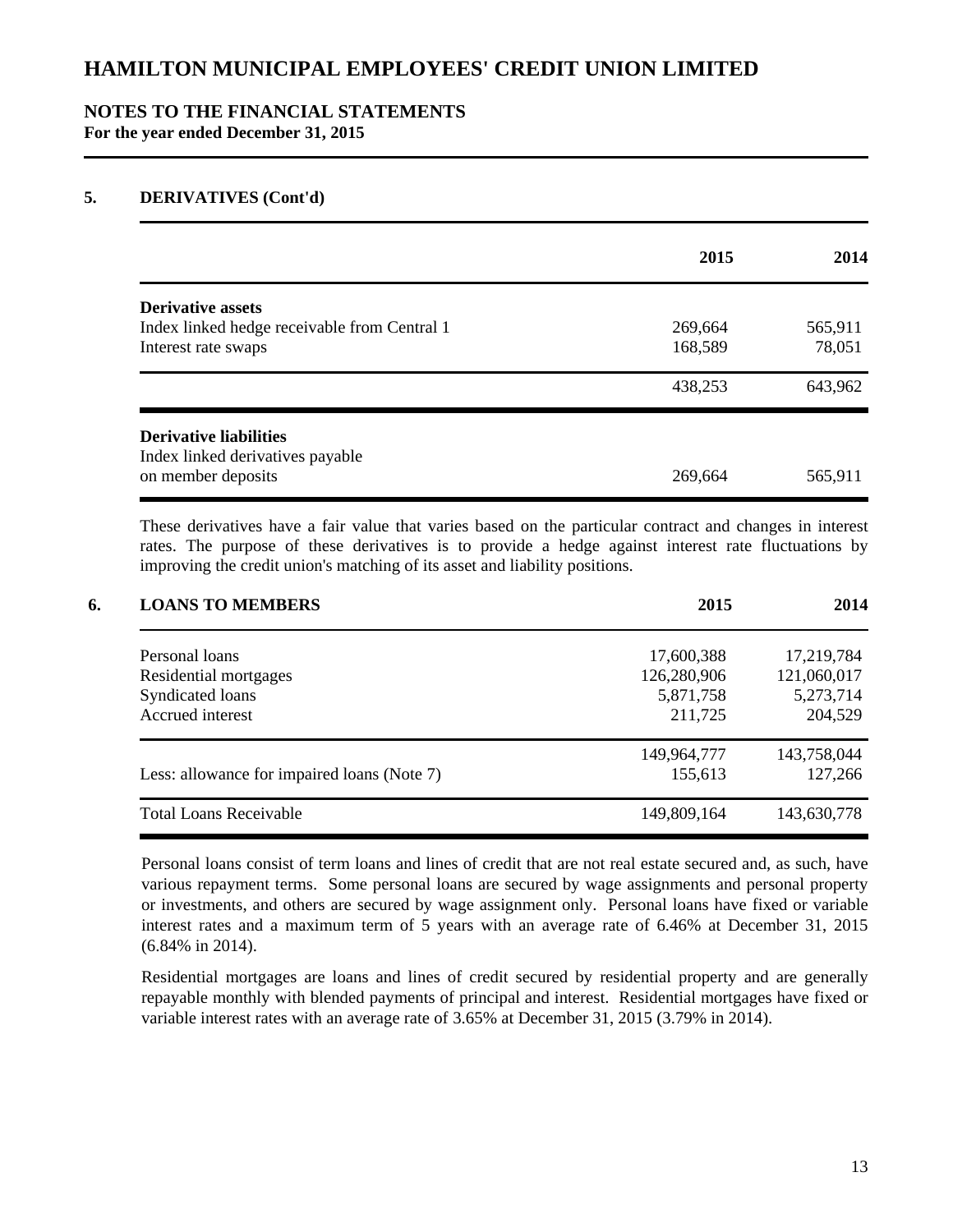### **NOTES TO THE FINANCIAL STATEMENTS For the year ended December 31, 2015**

### **6. LOANS TO MEMBERS (Cont'd)**

Syndicated loans consist of commercial loans and mortgages to individuals, partnerships and corporations and have various repayment terms. They are secured by various types of collateral including mortgages on real property, general security agreements, and personal guarantees. These loans have fixed or variable interest rates with an average rate of 4.84% at December 31, 2015 (4.59% in 2014).

### **Credit Quality of Loans**

It is not practical to value all collateral as at the balance sheet date due to the variety of assets and conditions. A breakdown of the security held on a portfolio basis is as follows:

|                                      | 2015        | 2014        |
|--------------------------------------|-------------|-------------|
| Unsecured loans                      | 5,883,274   | 5,610,872   |
| Loans secured by cash or property    | 11,717,114  | 11,608,912  |
| Residential mortgages                | 108,976,791 | 98,634,689  |
| Insured residential mortgages        | 17,304,115  | 22,425,328  |
| Loans secured by commercial property | 5,871,758   | 5,273,714   |
|                                      | 149,753,052 | 143,553,515 |

#### **Concentration of Risk**

The credit union has an exposure to groupings of individual loans which concentrate risk and create exposure to particular segments as follows:

At December 31, 2015 there are 2 loans (2014 - 1 loan) that each individually exceed 10% of member equity. The combined total of these loans is as follows:

|                  | 2015      | 2014      |
|------------------|-----------|-----------|
| Syndicated loans | 2,826,473 | 1,456,271 |

All member loans are with members located in Southwestern Ontario.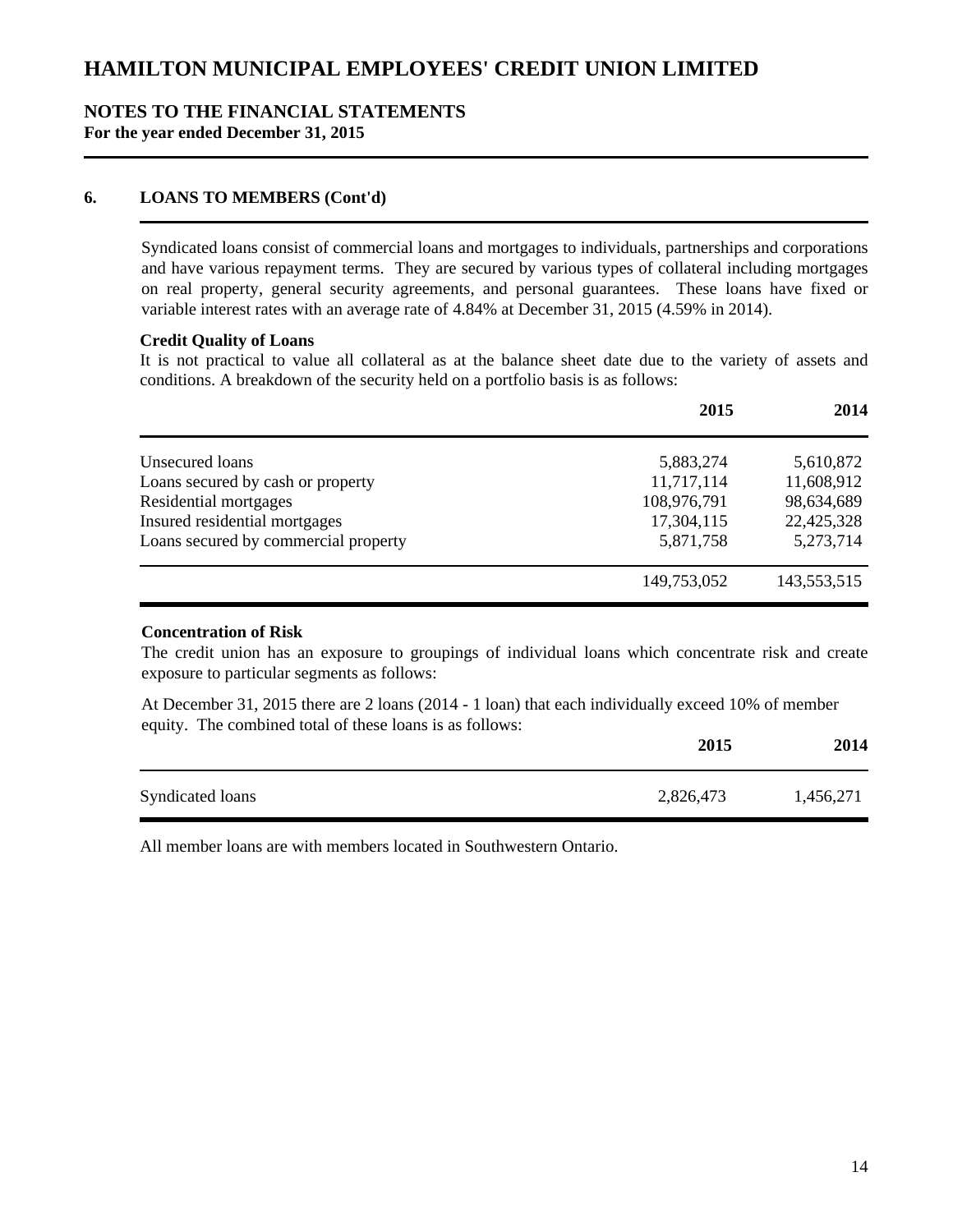### **NOTES TO THE FINANCIAL STATEMENTS For the year ended December 31, 2015**

## **7. ALLOWANCE FOR IMPAIRED LOANS**

| Total allowance for impaired loan provision comprises: | 2015             | 2014             |
|--------------------------------------------------------|------------------|------------------|
| Collective provision<br>Individual specific provision  | 88,250<br>67,363 | 86,620<br>40,646 |
| Total provision                                        | 155,613          | 127,266          |

The allowance for impaired loans is broken down as follows:

|                       | <b>Allowance for Impaired Loans</b><br>2014<br>2015 |         | <b>Aggregate Impaired Loans</b><br>2015 | 2014    |
|-----------------------|-----------------------------------------------------|---------|-----------------------------------------|---------|
| Personal loans        | 60,917                                              | 40,440  |                                         | 40,440  |
| Lines of credit       | 6,446                                               | 206     |                                         | 29,507  |
| Non-specified loans   | 88,250                                              | 86,620  |                                         |         |
| Residential mortgages | $\overline{\phantom{a}}$                            |         |                                         | 82,228  |
|                       | 155,613                                             | 127,266 |                                         | 152,175 |

Movement in individual specific provision and collective provision for impairment:

| 2015                                       | <b>Specific</b><br><b>Provision</b> | <b>Collective</b><br><b>Provision</b> | <b>Total</b> |
|--------------------------------------------|-------------------------------------|---------------------------------------|--------------|
| Balance at January 1, 2015                 | 40,646                              | 86,620                                | 127,266      |
| Recoveries of loans previously written off | 18,490                              |                                       | 18,490       |
| Provision charged to net income            | 88,117                              | 1,630                                 | 89,747       |
|                                            | 147,253                             | 88,250                                | 235,503      |
| Loans written off                          | (79, 890)                           |                                       | (79,890)     |
| Balance at December 31, 2015               | 67,363                              | 88,250                                | 155,613      |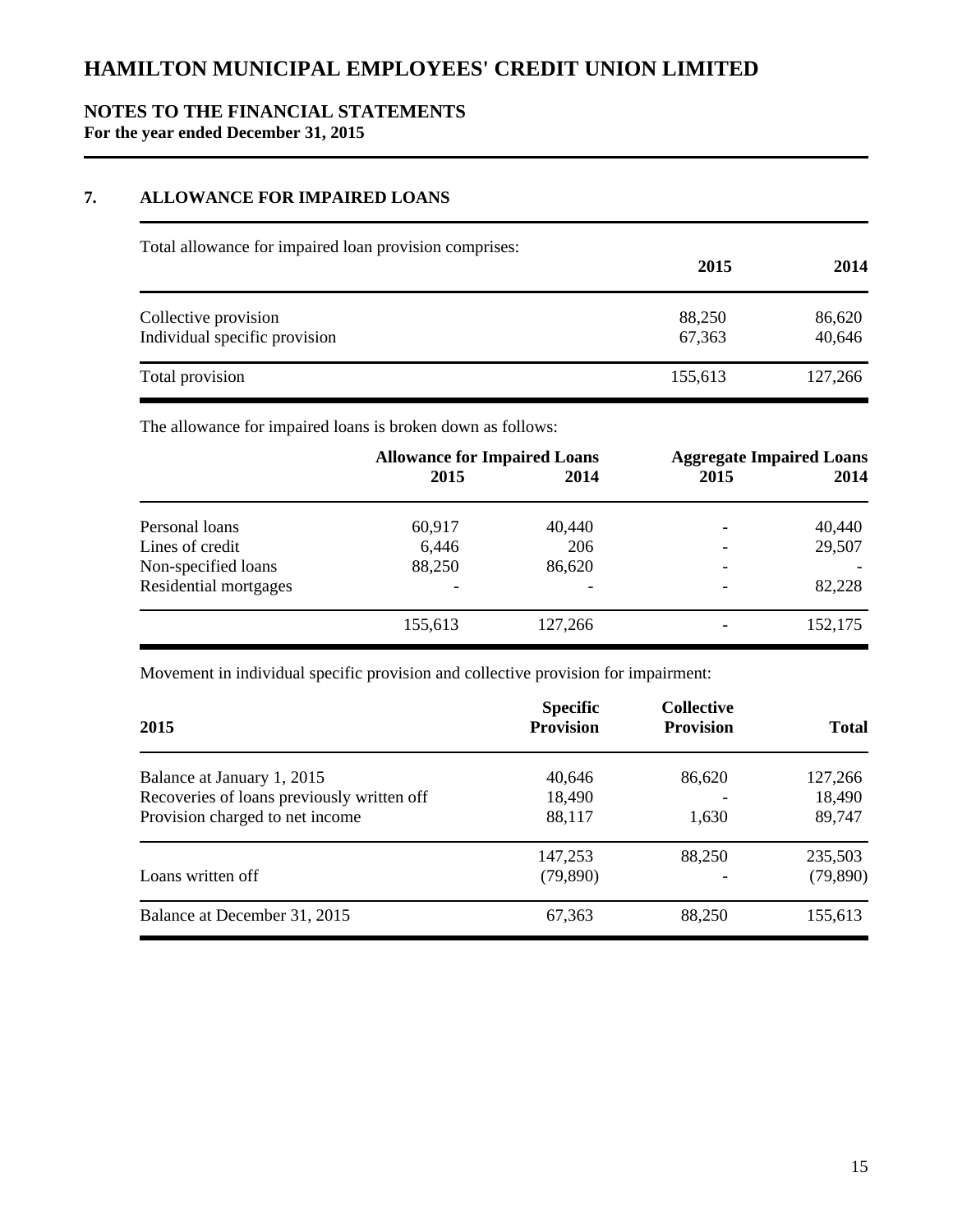### **NOTES TO THE FINANCIAL STATEMENTS For the year ended December 31, 2015**

| 2014                                       | <b>Specific</b><br><b>Provision</b> | <b>Collective</b><br><b>Provision</b> | <b>Total</b> |
|--------------------------------------------|-------------------------------------|---------------------------------------|--------------|
| Balance at January 1, 2014                 | 107,210                             | 84,864                                | 192,074      |
| Recoveries of loans previously written off | 11,427                              |                                       | 11,427       |
| Provision charged to net income            | 50,407                              | 1,756                                 | 52,163       |
|                                            | 169,044                             | 86,620                                | 255,664      |
| Loans written off                          | (128, 398)                          |                                       | (128, 398)   |
| Balance at December 30, 2014               | 40,646                              | 86,620                                | 127,266      |

### **7. ALLOWANCE FOR IMPAIRED LOANS (Cont'd)**

### **Key Assumptions in Determining the Allowance for Impaired Loans Collective Provision**

The credit union has determined the likely impairment loss on loans which have not maintained the loan repayments in accordance with the loan contract, or where there is other evidence of potential impairment such as industrial restructuring, job losses or economic circumstances. In identifying the impairment likely from these events the credit union estimates the potential impairment using the loan type, industry, geographical location, type of loan security, the length of time the loans are past due and the historical loss experience. The circumstances may vary for each loan over time, resulting in higher or lower impairment (losses). The methodology and assumptions used for estimating future cash flows are reviewed regularly by the credit union to reduce any differences between loss estimates and actual loss experience.

For purposes of the collective provision, loans are classified into separate groups with similar risk characteristics, based on the type of product and type of security.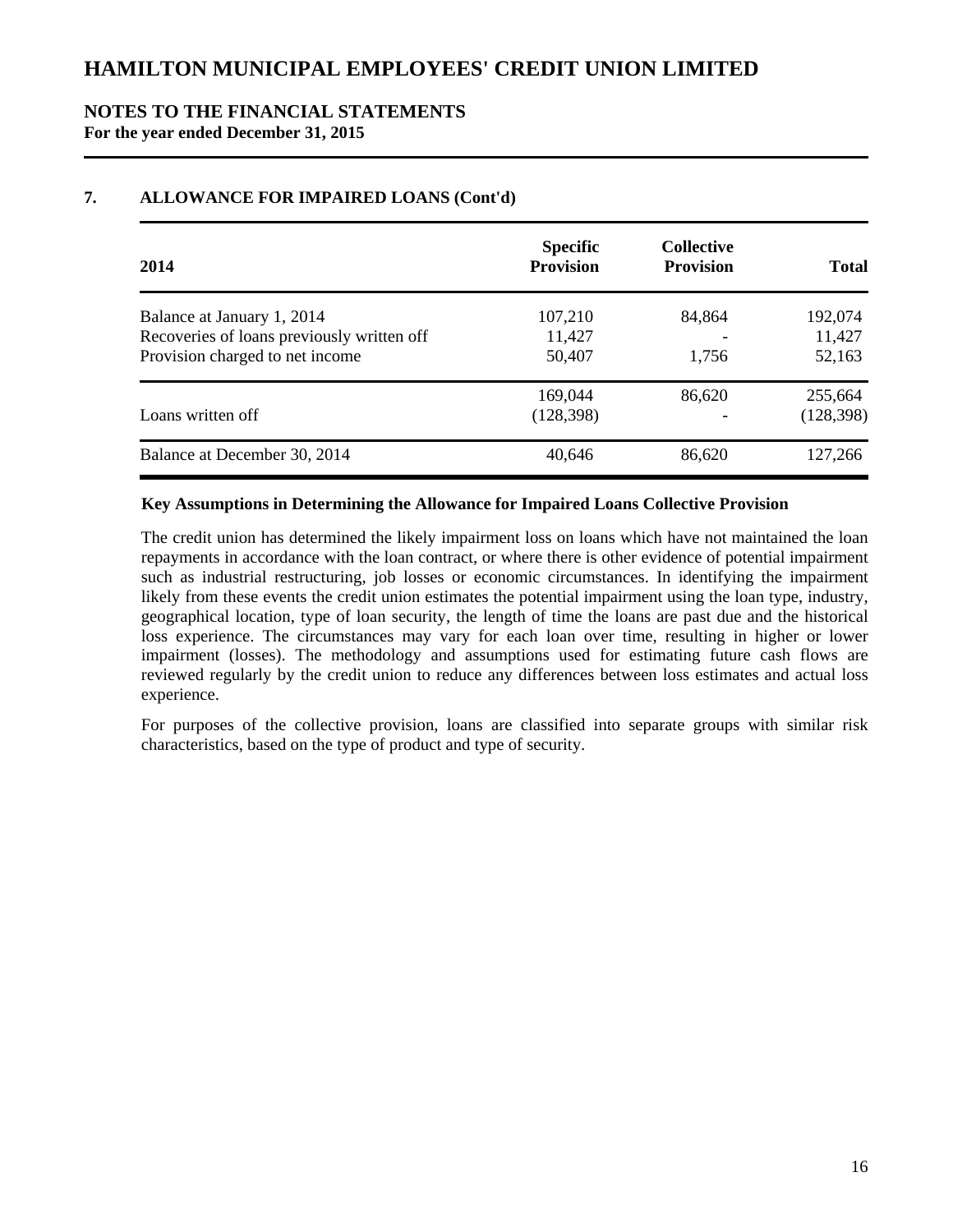### **NOTES TO THE FINANCIAL STATEMENTS**

**For the year ended December 31, 2015**

## **8. PROPERTY, PLANT AND EQUIPMENT**

|                                                      | Land                     |                      | Leasehold<br><b>Building Improvements</b> | Furniture &<br><b>Fixtures</b> | Computer<br>Equipment | <b>Total</b>           | <b>Intangibles</b> |
|------------------------------------------------------|--------------------------|----------------------|-------------------------------------------|--------------------------------|-----------------------|------------------------|--------------------|
| Cost                                                 |                          |                      |                                           |                                |                       |                        |                    |
| Balance at December 31, 2013<br>Additions            | 437,779                  | 1,997,391<br>83      | 988,229                                   | 675,582<br>19,020              | 1,365,961<br>69,186   | 5,464,942<br>88,289    | 357,882<br>11,203  |
| Balance at December 30, 2014<br><b>Additions</b>     | 437,779                  | 1,997,474<br>1,271   | 988,229                                   | 694,602<br>40,885              | 1,435,147<br>130,781  | 5,553,231<br>172,937   | 369,085<br>105,472 |
| Balance at December 31, 2015                         | 437,779                  | 1,998,745            | 988,229                                   | 735,487                        | 1,565,928             | 5,726,168              | 474,557            |
| <b>Accumulated Amortization</b>                      |                          |                      |                                           |                                |                       |                        |                    |
| Balance at December 31, 2013<br>Amortization expense | $\overline{\phantom{a}}$ | 908,594<br>58,151    | 340,777<br>68,008                         | 523,288<br>35,876              | 937,379<br>137,703    | 2,710,038<br>299,738   | 11,754<br>44,066   |
| Balance at December 30, 2014<br>Amortization expense | $\overline{\phantom{a}}$ | 966,745<br>53,125    | 408,785<br>68,009                         | 559,164<br>37,019              | 1,075,082<br>158,997  | 3,009,776<br>317,150   | 55,820<br>45,878   |
| Balance at December 31, 2015                         | $\overline{a}$           | 1,019,870            | 476,794                                   | 596,183                        | 1,234,079             | 3,326,926              | 101,698            |
| Net book value                                       |                          |                      |                                           |                                |                       |                        |                    |
| December 31, 2014<br>December 31, 2015               | 437,779<br>437,779       | 1,030,729<br>978,875 | 579,444<br>511,435                        | 135,438<br>139,304             | 360,065<br>331,849    | 2,543,455<br>2,399,242 | 313,265<br>372,859 |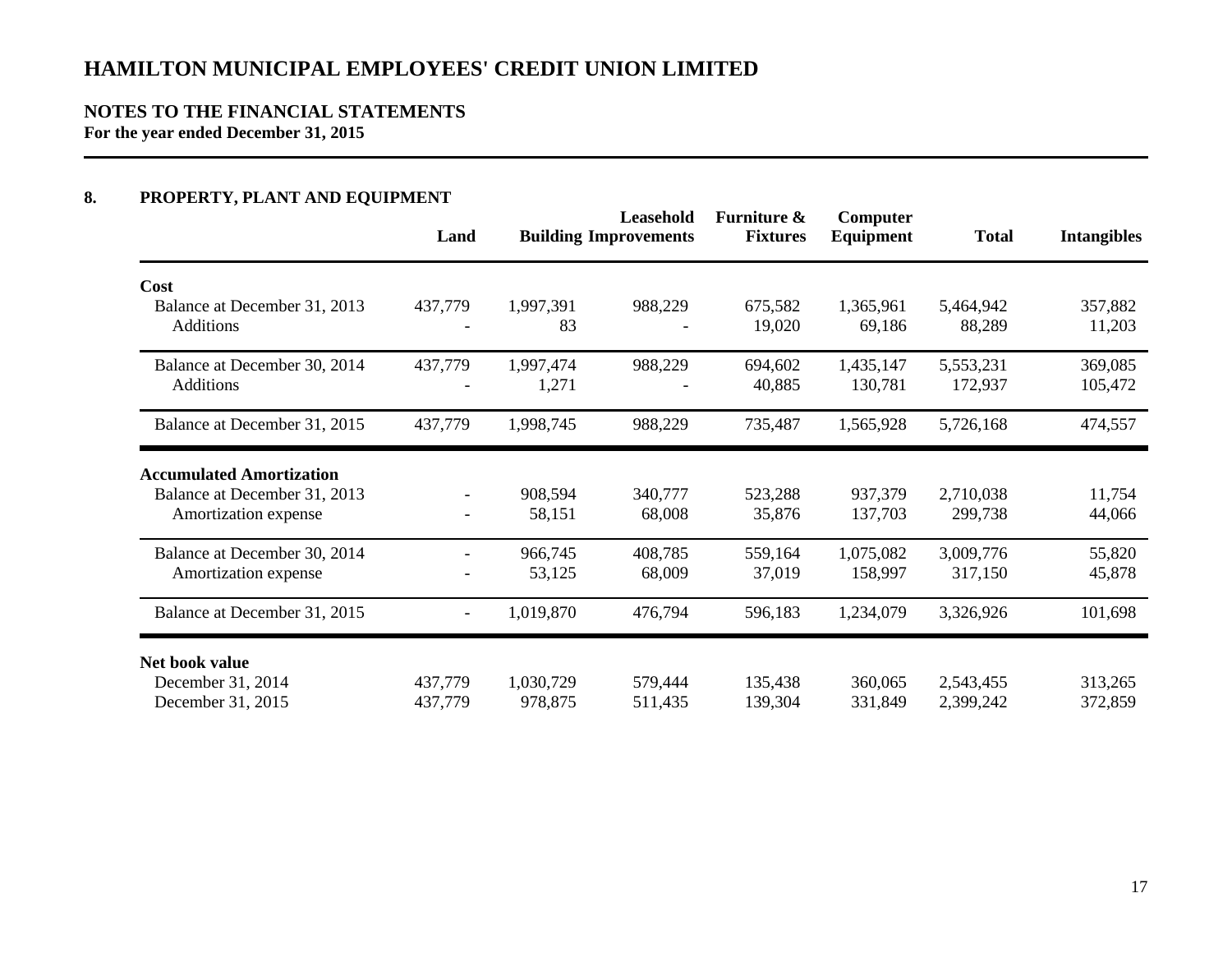#### **NOTES TO THE FINANCIAL STATEMENTS For the year ended December 31, 2015**

| <b>MEMBERS' DEPOSITS</b>            | 2015        | 2014        |
|-------------------------------------|-------------|-------------|
| Chequing accounts                   | 15,803,463  | 13,675,317  |
| Savings accounts                    | 51,982,662  | 49,661,960  |
| Term deposits                       | 24,908,638  | 23,943,015  |
| Tax free savings accounts           | 15,608,676  | 11,387,420  |
| Registered retirement savings plans | 34,644,540  | 36,281,695  |
| Registered retirement income funds  | 15,339,175  | 15,174,662  |
| Accrued interest                    | 667,963     | 680,042     |
|                                     | 158,955,117 | 150,804,111 |

Chequing and savings accounts are due on demand.

Term deposits have fixed rates of interest for terms up to five years, or pay a return based on market indexes. Interest can be paid monthly, annually, or upon maturity. At December 31, 2015, the average interest rate on term deposits was 1.76% (1.98% in 2014).

Registered retirement savings plan accounts can be fixed or variable rate, or pay a return based on market indexes. Fixed rate deposits have similar terms and rates as the term deposits described above.

Registered retirement income fund accounts can be fixed or variable rate with terms similar to those of registered retirement savings plan accounts described above. Members may make withdrawals from RRIFs on a monthly or annual basis according to individual needs and statutory requirements.

Tax free savings accounts can be fixed or variable rate with terms and conditions similar to those of the registered retirement savings plan accounts described above.

#### **Concentration of Risk**

The credit union has an exposure to groupings of individual deposits which concentrate risk and create exposure to particular segments.

No individuals or related groups of members' deposits exceed 1% of members' deposits.

All members' deposits are primarily with members located in Southwestern Ontario.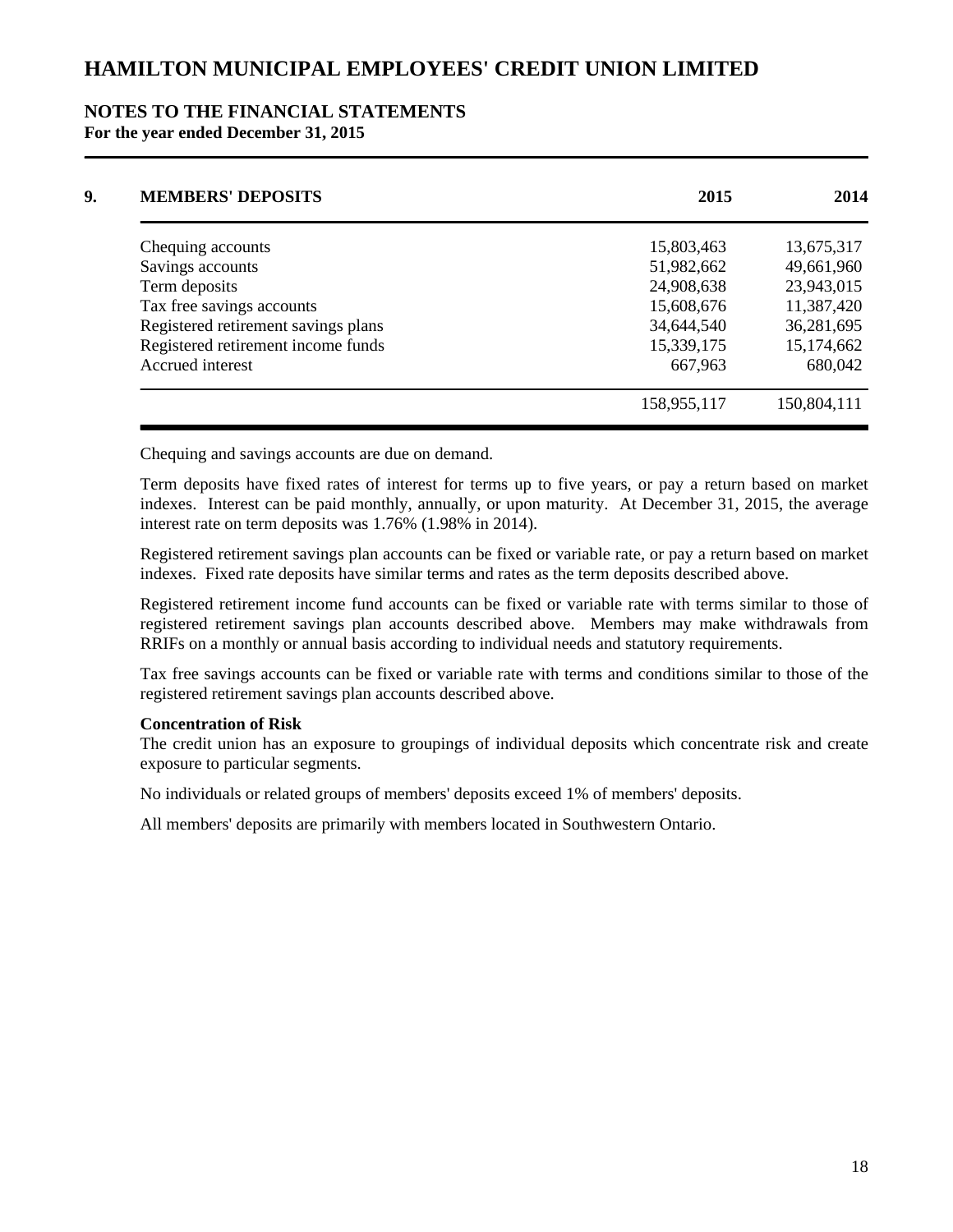### **NOTES TO THE FINANCIAL STATEMENTS For the year ended December 31, 2015**

### **10. MEMBERS' SHARE CAPITAL**

As a condition of membership, each member is required to hold a minimum of \$25 in membership shares. This capital is of a permanent nature which cannot be withdrawn except upon the death or withdrawal from membership of the member. Any special dividends added to a member's permanent share capital account cannot be withdrawn except on the above conditions. As at December 31, 2015, the credit union had 12,093 members.

#### **11. RESERVES**

This amount is set aside in order to meet regulatory capital requirements (see Note 12) and to provide adequate operating capital.

On January 21, 2016, the Board of Directors approved a transfer of \$250,000 to this reserve from undivided earnings.

### **12. CAPITAL MANAGEMENT**

The credit union maintains policies and procedures relative to capital management so as to ensure that capital levels are sufficient to cover the risks inherent in the business. The credit union considers its capital to comprise cash resources, membership shares, undivided earnings, reserves, and the general allowance against doubtful loans.

The credit unions and Caisses Populaires Act, 1994 requires that the credit union maintain regulatory capital of 4% of total assets and 8% of a risk weighted equivalent value. The risk weighted equivalent value is calculated by applying risk weight percentages as prescribed by the Act to various assets, operational and interest rate risk criteria.

| <b>Regulatory capital</b>               | 2015       | 2014       |
|-----------------------------------------|------------|------------|
| <b>Tier 1 Capital</b>                   |            |            |
| Membership shares                       | 946,834    | 974,107    |
| Undivided earnings                      | 114,048    | 109,044    |
| Reserves                                | 10,250,000 | 10,000,000 |
| <b>Tier 2 Capital</b>                   |            |            |
| Collective provision for impaired loans | 88,250     | 86,620     |
|                                         | 11,399,132 | 11,169,771 |
| Percentage of total assets              | 6.6%       | 6.8%       |
| Risk weighted equivalent value          | 74,803,743 | 74,943,899 |
| Percentage of risk weighted assets      | 15.2%      | 14.9%      |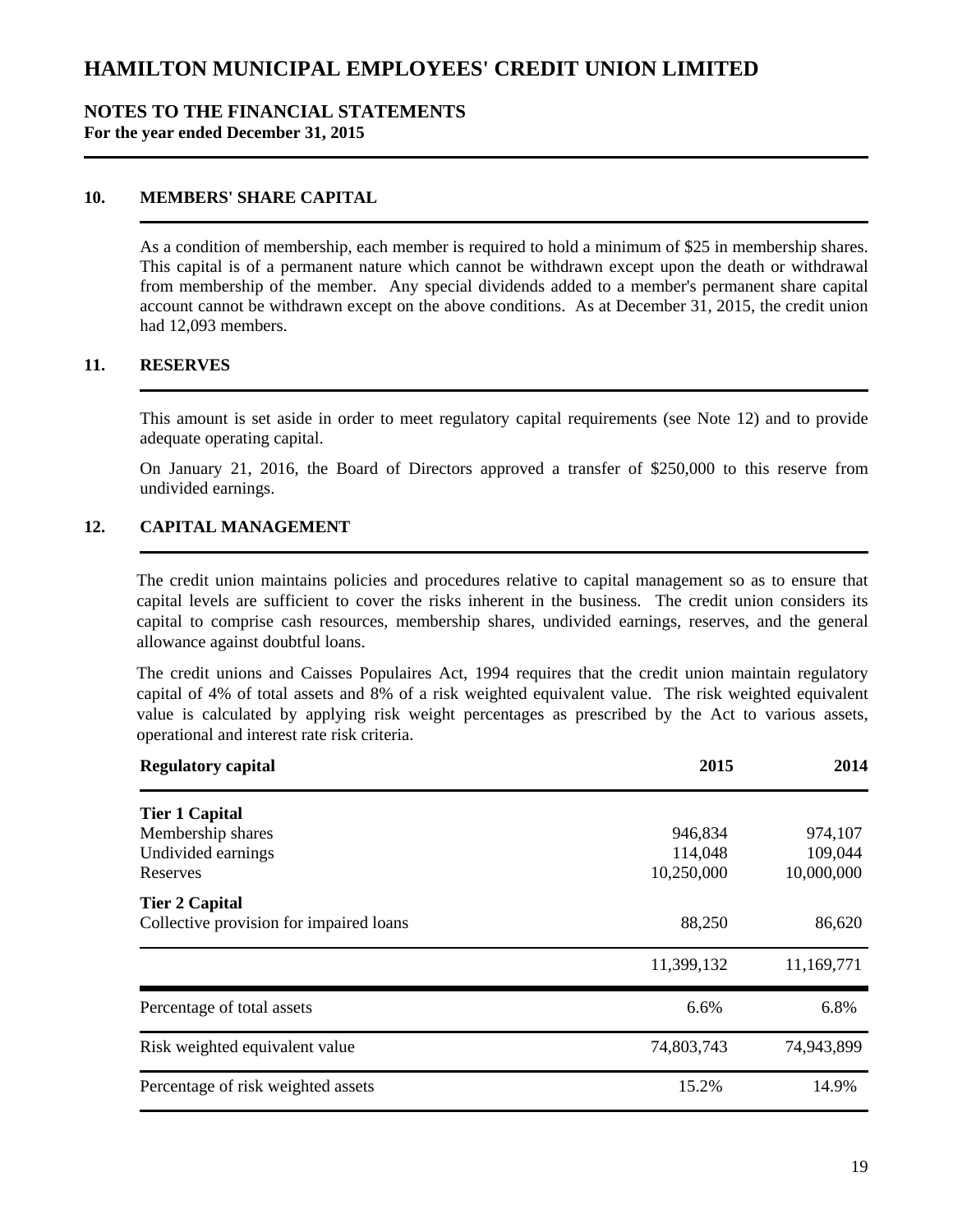### **NOTES TO THE FINANCIAL STATEMENTS For the year ended December 31, 2015**

## **12. CAPITAL MANAGEMENT (Cont'd)**

The Act also requires that the credit union maintain prudent levels of liquidity sufficient to meet its cash flow needs. Assets held for liquidity purposes include:

|                                                | 2015       | 2014       |
|------------------------------------------------|------------|------------|
| Cash                                           | 6,177,042  | 4,072,768  |
| Payroll deposits receivable                    | 170,283    | 206,167    |
| Liquidity deposits with Central 1 Credit Union | 10,315,974 | 9,917,340  |
|                                                | 16,663,299 | 14,196,275 |
| % of member deposits                           | 10.53 %    | 9.46 %     |
| <b>INTEREST REVENUE</b>                        | 2015       | 2014       |
| Personal loans                                 | 1,138,718  | 1,180,296  |
| Mortgages                                      | 4,777,498  | 4,824,859  |
| <b>Investments</b>                             | 301,135    | 278,979    |
|                                                | 6,217,351  | 6,284,134  |
| <b>INTEREST EXPENSE</b>                        | 2015       | 2014       |
| Demand savings accounts                        | 211,638    | 256,165    |
| Term deposits                                  | 480,273    | 412,987    |
| Tax free savings accounts                      | 159,352    | 139,502    |
| Registered retirement savings plans            | 504,631    | 561,148    |
| Registered retirement income funds             | 266,033    | 250,464    |
|                                                | 1,621,927  | 1,620,266  |
|                                                |            |            |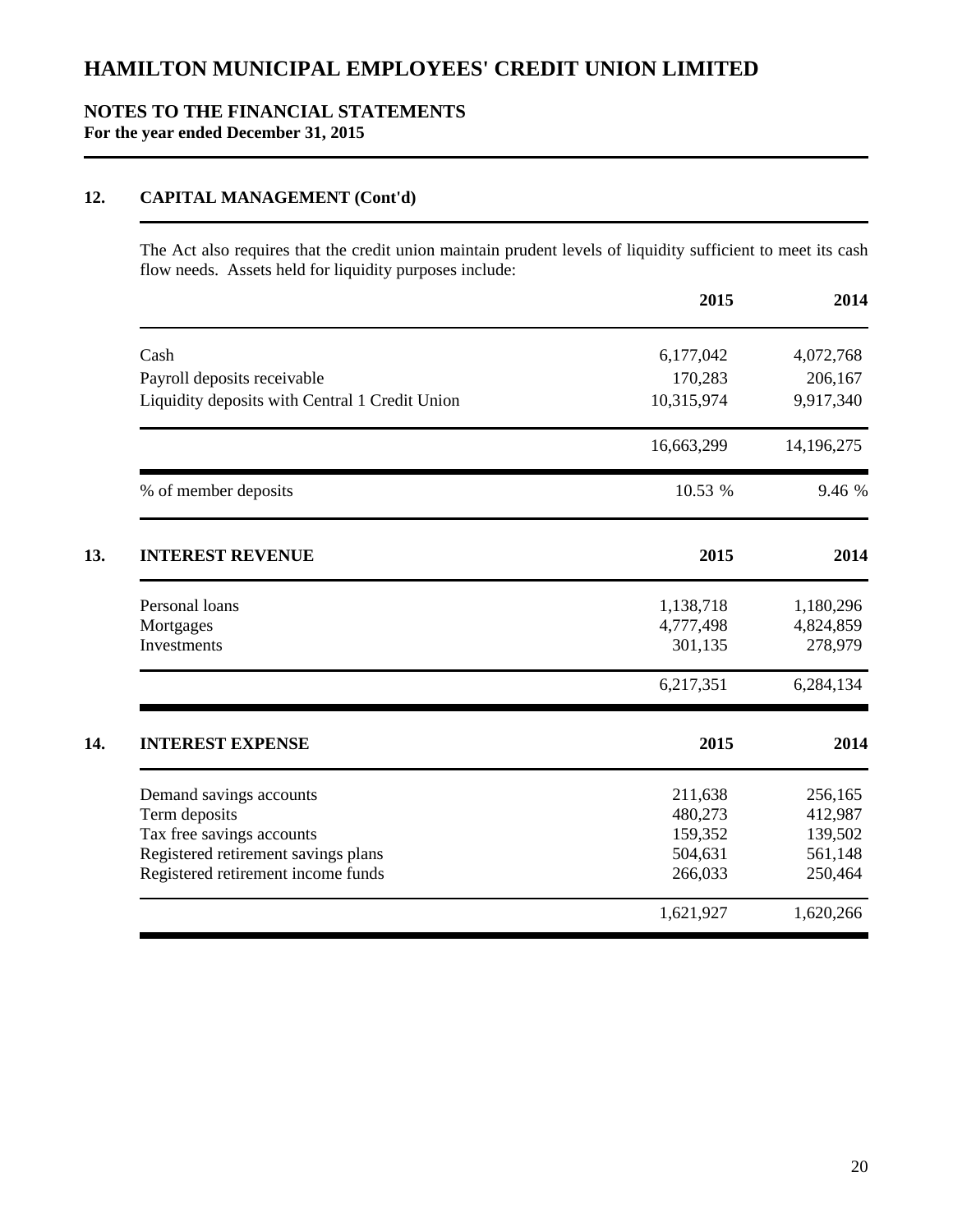### **NOTES TO THE FINANCIAL STATEMENTS For the year ended December 31, 2015**

### **15. INCOME TAX**

| The current income tax provision was calculated as follows:       |           |           |
|-------------------------------------------------------------------|-----------|-----------|
|                                                                   | 2015      | 2014      |
| Income per statement before income taxes                          | 300,404   | 349,262   |
| Capital cost allowance in excess of amortization                  | 5,722     | (100,040) |
| Adjust allowance for impaired loans to allowance for tax purposes | 2,834     | (6,984)   |
| Unrealized investment income                                      | (25, 522) | (32, 911) |
| Other adjustments                                                 | 1,495     | 1,241     |
| Taxable income                                                    | 284,933   | 210,568   |
| Tax at prescribed rate of 26.50% (2014 - 26.50%)                  | 75,507    | 55,801    |
| Small business deduction                                          | 32,507    | 23,027    |
|                                                                   | 43,000    | 32,445    |
| <b>Deferred Tax Expense</b>                                       | 2015      | 2014      |
| Origination and reversal of temporary differences                 | 2,400     | 21,594    |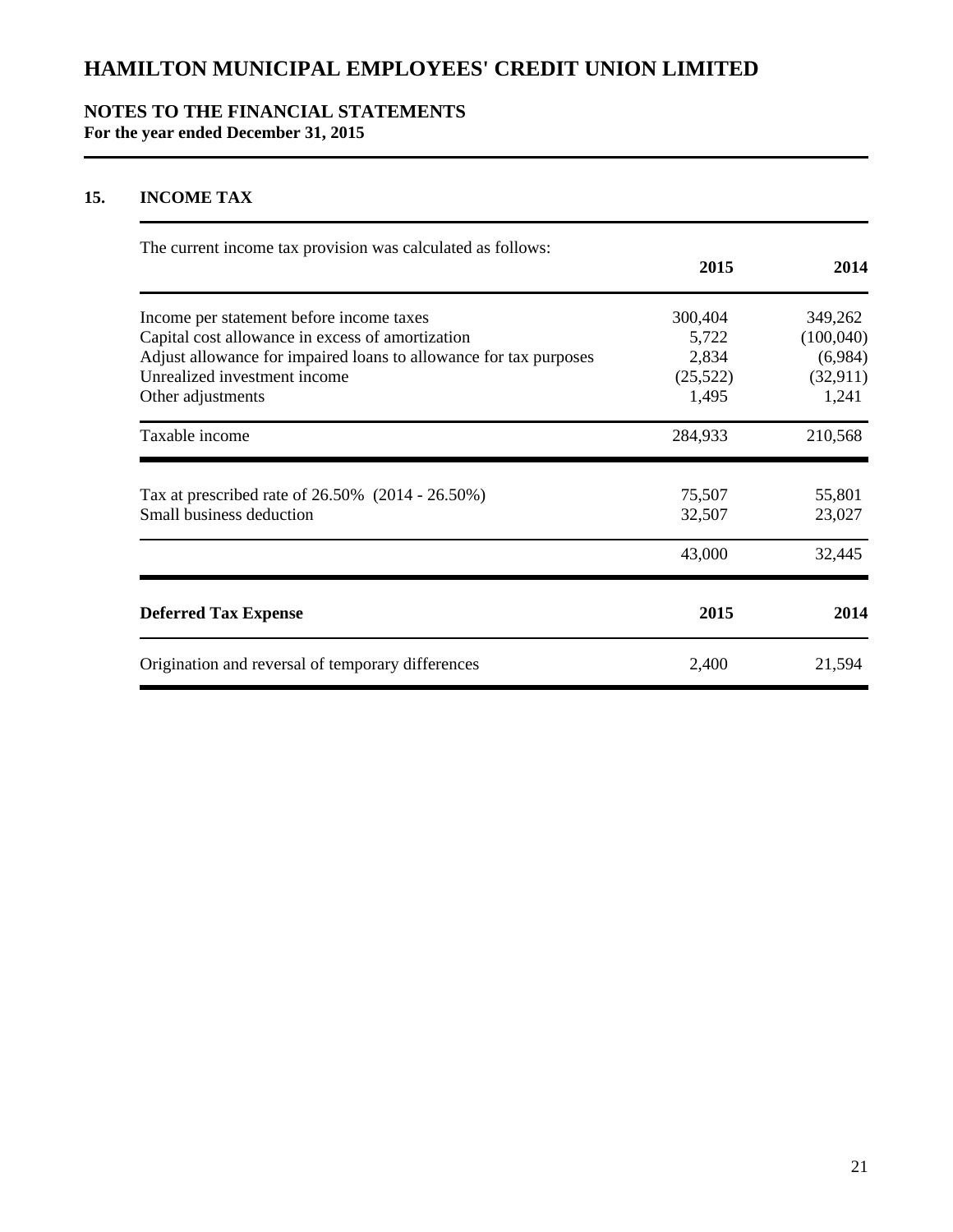### **NOTES TO THE FINANCIAL STATEMENTS For the year ended December 31, 2015**

## **15. INCOME TAX (Cont'd)**

The movement in deferred tax liabilities and assets are:

| 2015                          | <b>Balance</b> | <b>Opening Recognized in</b><br><b>Net Income</b> | Recognized<br>in OCI | <b>Closing</b><br><b>Balance</b> |
|-------------------------------|----------------|---------------------------------------------------|----------------------|----------------------------------|
| Property, plant and equipment | 34,551         | (1,117)                                           |                      | 33,434                           |
| Investments                   | 47,228         | 3,956                                             |                      | 51,184                           |
| Allowance for impaired loans  | (1,973)        | (439)                                             |                      | (2,412)                          |
| Cash flow hedges              | 10,431         |                                                   | 10,013               | 20,444                           |
|                               | 90,237         | 2,400                                             | 10,013               | 102,650                          |

| 2014                                                            | <b>Balance</b> | <b>Opening Recognized in</b><br><b>Net Income</b> | Recognized<br>in OCI | <b>Closing</b><br><b>Balance</b> |
|-----------------------------------------------------------------|----------------|---------------------------------------------------|----------------------|----------------------------------|
|                                                                 |                |                                                   |                      |                                  |
| Property, plant and equipment                                   | 19,062         | 15,489                                            |                      | 34,551                           |
| Investments                                                     | 42,127         | 5,101                                             |                      | 47,228                           |
| Allowance for impaired loans                                    | (2,977)        | 1,004                                             |                      | (1,973)                          |
| Cash flow hedges                                                | 5,821          |                                                   | 4,610                | 10,431                           |
|                                                                 | 64,033         | 21,594                                            | 4,610                | 90,237                           |
| Expected settlement of deferred tax liabilities and assets are: |                |                                                   | 2015                 | 2014                             |
| Settled within 12 months                                        |                |                                                   | 9,154                | 7,356                            |
| Settled after more than 12 months                               |                |                                                   | 93,496               | 82,881                           |
|                                                                 |                |                                                   |                      |                                  |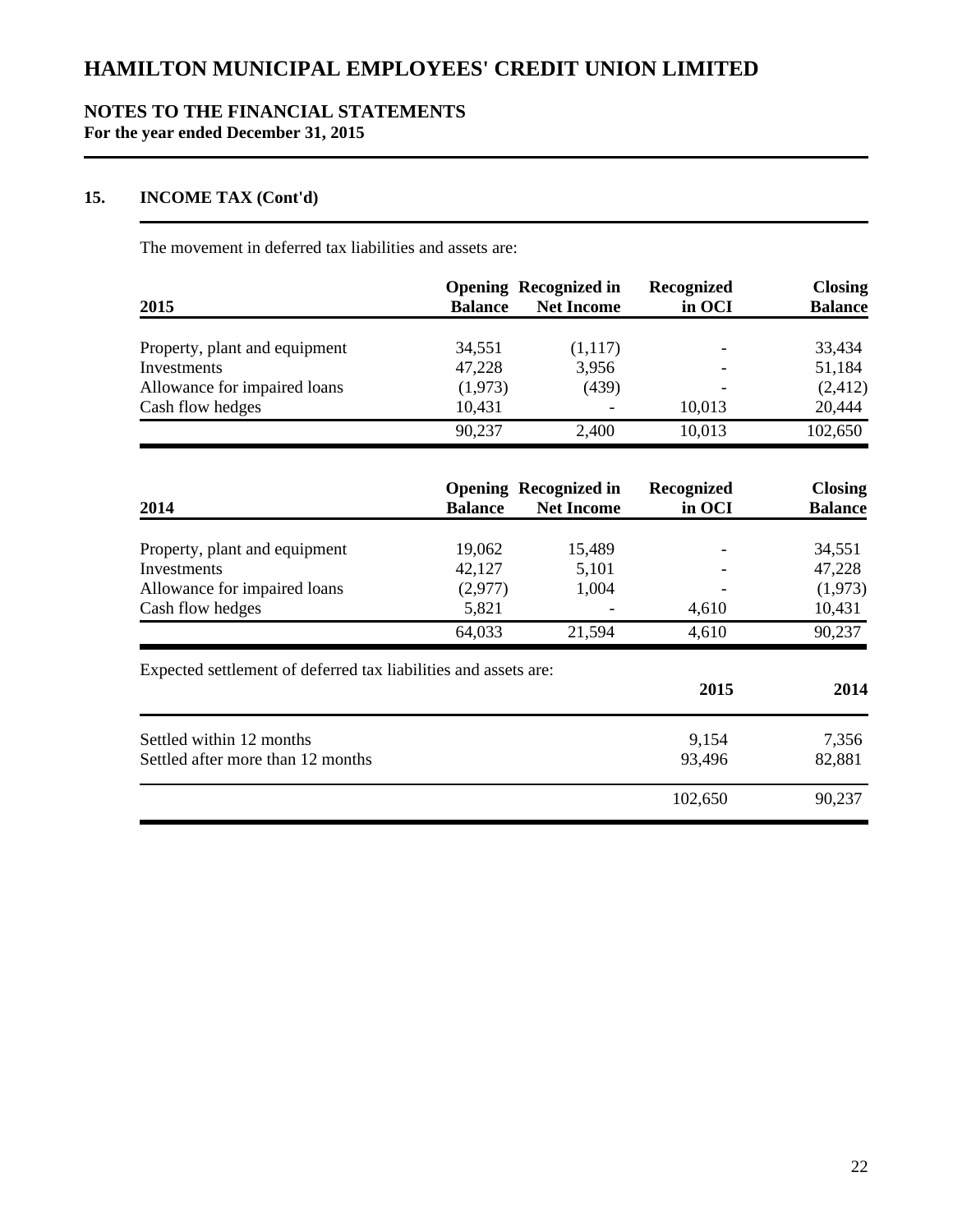### **NOTES TO THE FINANCIAL STATEMENTS For the year ended December 31, 2015**

### **16. RELATED PARTY TRANSACTIONS**

The credit union entered into the following transactions with key management personnel, which are defined by IAS 24, Related Party Disclosures, as those persons having authority and responsibility for planning, directing and controlling the activities of the credit union, including directors and management.

| <b>COMPENSATION</b>                                    | 2015      | 2014      |
|--------------------------------------------------------|-----------|-----------|
| Salaries and other short-term employee benefits        | 561,777   | 644,648   |
| Total pension and other post-employment benefits       | 100,286   | 51,990    |
|                                                        | 662,063   | 696,638   |
| <b>Loans to Key Management Personnel and Directors</b> | 2015      | 2014      |
| Aggregate value of loans advanced                      | 1,531,121 | 1,296,011 |
| Interest received on loans advanced                    | 54,814    | 45,191    |
| Unused value of lines of credit                        | 279,351   | 372,254   |

The credit union's policy for lending to key management personnel is that the loans are approved and deposits accepted on the same terms and conditions which apply to Members for each class of loan or deposit.

| <b>Deposits from Key Management Personnel and Directors</b> | 2015      | 2014      |  |
|-------------------------------------------------------------|-----------|-----------|--|
| Aggregate value of term and savings deposits                | 1.032.318 | 1,087,625 |  |
| Total interest paid on term and savings deposits            | 12,023    | 26,051    |  |

The credit union's policy for receiving deposits from key management personnel is that all transactions are approved and deposits accepted on the same terms and conditions which apply to Members for each type of deposit. There are no benefits or concessional terms and conditions applicable to key management personnel or close family members.

Included in board and committee expenses are honoraria totaling \$41,630 (2014 - \$41,484).

The Act requires the disclosure of remuneration paid to the five highest paid officers and/or employees whose total remuneration for the year exceeds \$150,000.

|                   | Salary  | Value of<br><b>Benefits</b> |
|-------------------|---------|-----------------------------|
| Douglas Mann, CEO | 144,821 | 25,540                      |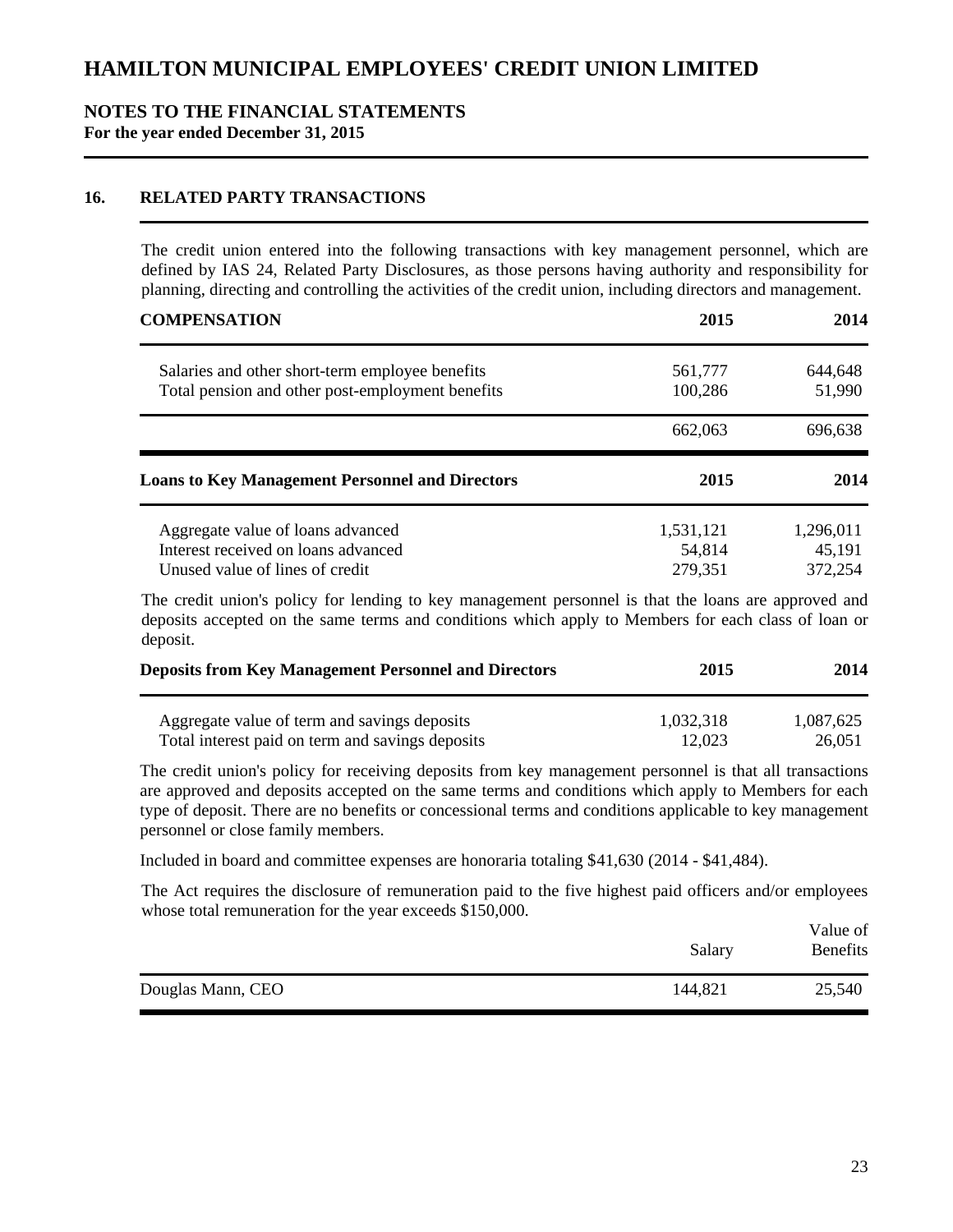### **NOTES TO THE FINANCIAL STATEMENTS For the year ended December 31, 2015**

### **17. FINANCIAL INSTRUMENTS**

The following table represents the carrying amount by classification.

|                                            | 2015        | 2014        |
|--------------------------------------------|-------------|-------------|
| <b>Available-for-Sale:</b>                 |             |             |
| Cash                                       | 6,177,042   | 4,072,768   |
| Investments                                | 1,316,851   | 1,289,715   |
|                                            | 7,493,893   | 5,362,483   |
| <b>Loans and Receivables:</b>              |             |             |
| Investments                                | 10,339,294  | 9,968,468   |
| Loans                                      | 149,809,164 | 143,630,778 |
| Accounts receivable (other)                | 197,635     | 234,168     |
|                                            | 160,346,093 | 153,833,414 |
| <b>Fair Value Through Profit and Loss:</b> |             |             |
| <b>Investments</b>                         | 425,000     | 399,478     |
| Derivative assets                          | 269,664     | 565,911     |
| Derivative liabilities                     | (269, 664)  | (565, 911)  |
|                                            | 425,000     | 399,478     |
| <b>Cash Flow Hedge:</b>                    |             |             |
| Derivative assets                          | 168,589     | 78,051      |
| <b>Other Liabilities:</b>                  |             |             |
| Member deposits                            | 158,955,117 | 150,804,111 |
| Member shares                              | 946,834     | 974,107     |
| Accounts payable                           | 1,050,581   | 904,847     |
|                                            | 160,952,532 | 152,683,065 |

The amounts set out below represent the fair values of the credit union's financial instruments where fair value differs from carrying cost. Assets that are not considered financial instruments, such as property, plant and equipment, prepaid expenses and income taxes recoverable, are excluded.

Fair value of variable rate loans and member deposits are assumed to equal the book value as the interest rates on these loans and deposits reprice to market on a periodic basis.

Fair value of fixed rate investments, fixed rate loans, and fixed rate member deposits is determined by discounting the expected future cash flows of these investments, loans, and deposits at current market rates for products with similar terms and credit risks. Contractual cash flows are assumed to represent expected cash flows.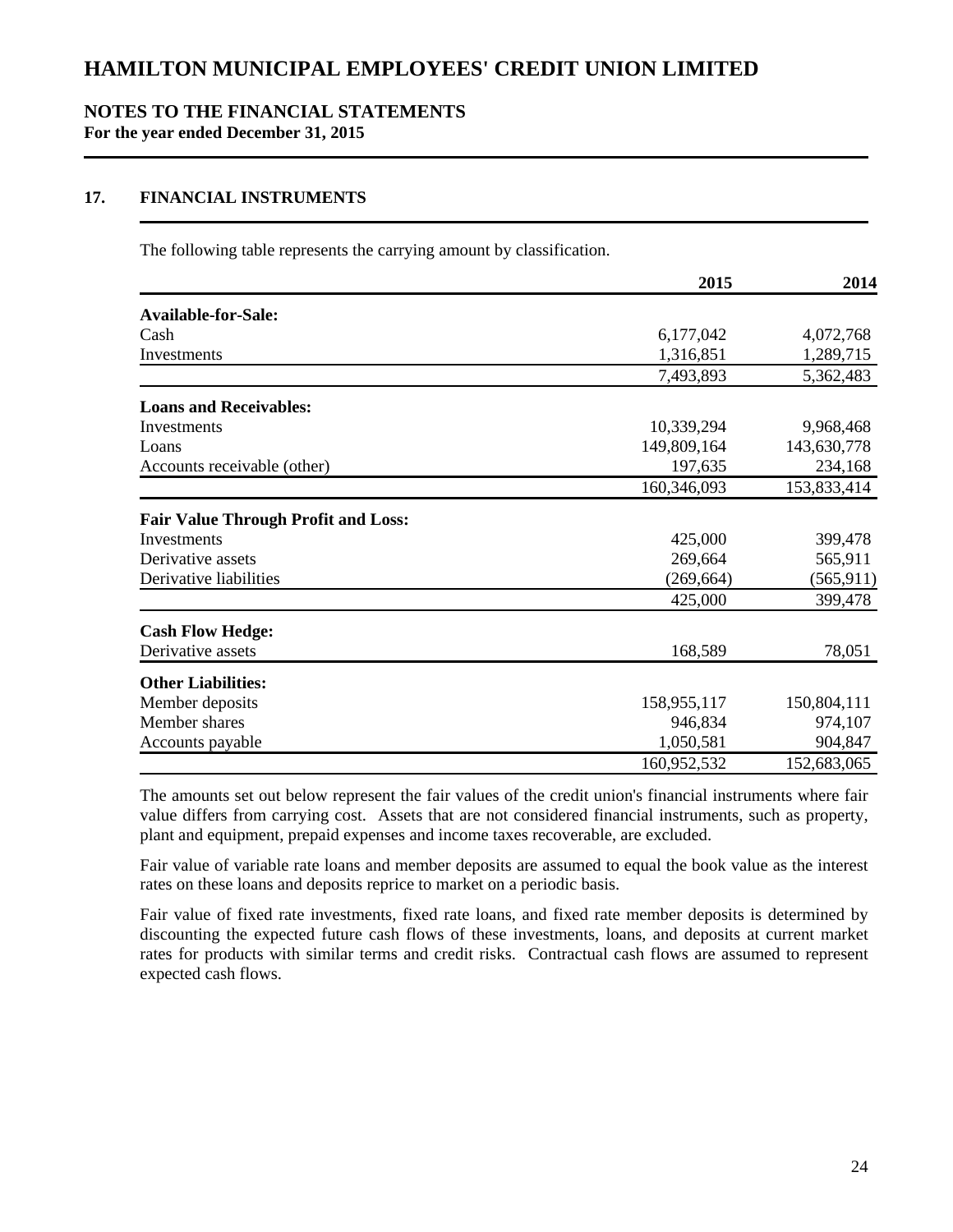### **NOTES TO THE FINANCIAL STATEMENTS For the year ended December 31, 2015**

#### **2015 Fair value Book value Fair value over (under) book value Assets** Investments 6,188 Loans and mortgages 150,208,824 149,809,164 399,660 **Liabilities** Member deposits 159,472,339 158,955,117 517,222 **2014 Fair value Book value Fair value over (under) book value Assets** Investments 6,734 Loans and mortgages 143,786,024 143,630,778 155,246 **Liabilities** Member deposits 151,218,049 150,804,111 413,938

### **17. FINANCIAL INSTRUMENTS (Cont'd)**

The following table provides an analysis of investments that are measured subsequent to initial recognition at fair value, grouped into Levels 1 to 3 based on the degree to which the fair value is observable:

### **Level 1**

Fair value measurements are those derived from quoted prices (unadjusted) in active markets for identical assets or liabilities using the last bid price;

### **Level 2**

Fair value fair value measurements are those derived from inputs other than quoted prices included within Level 1 that are observable for the asset or liability, either directly (i.e. as prices) or indirectly (i.e. derived from prices); and

### **Level 3**

Fair value measurements are those derived from valuation techniques that include inputs for the asset or liability that are not based on observable market data (unobservable inputs).

The level in the fair value hierarchy within which the financial asset or financial liability is categorized is determined on the basis of the lowest level of input that is significant to the fair value measurement. Financial assets and financial liabilities are classified in their entirety into only one of three levels.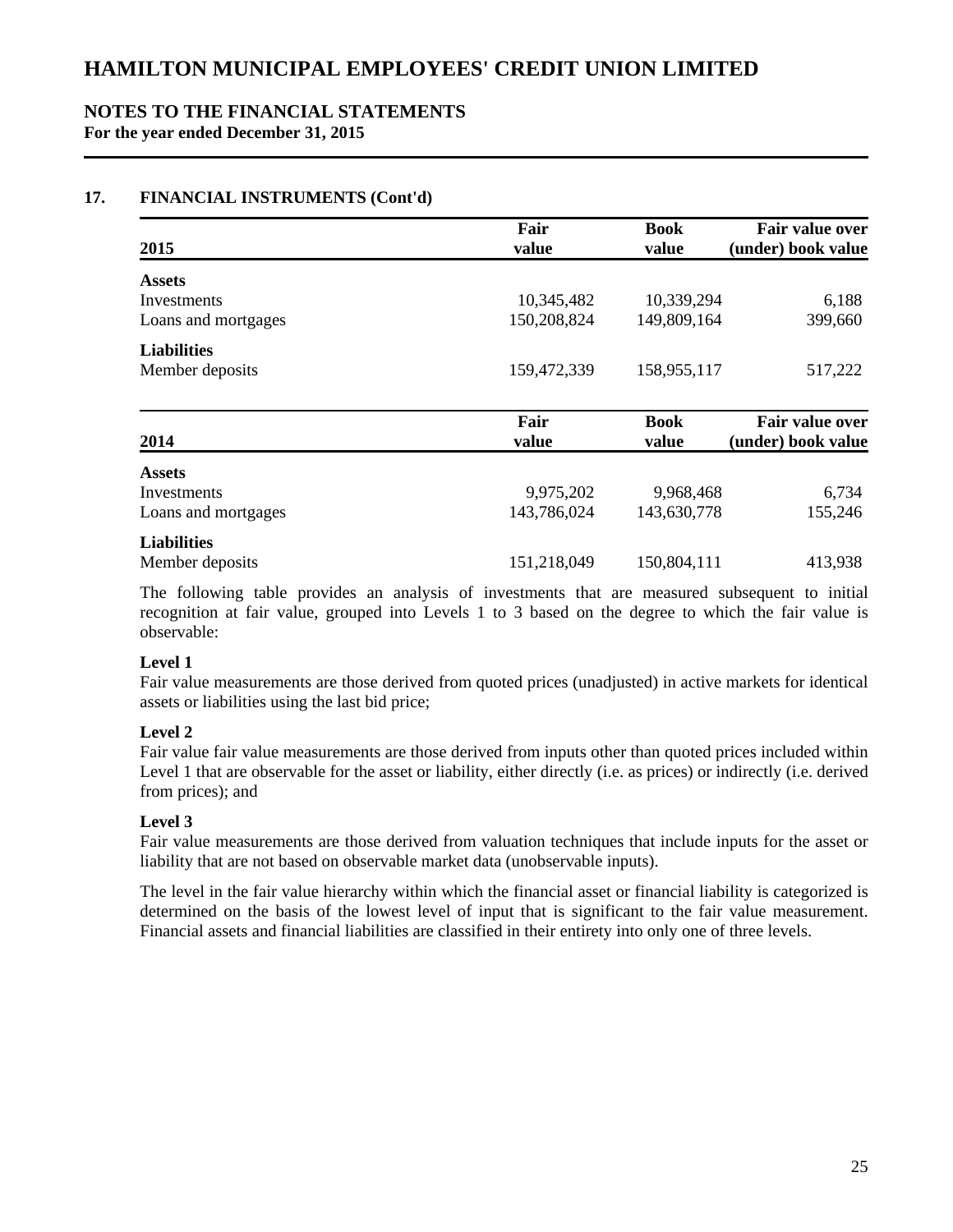### **NOTES TO THE FINANCIAL STATEMENTS For the year ended December 31, 2015**

## **17. FINANCIAL INSTRUMENTS (Cont'd)**

| <b>December 31, 2015</b><br><b>Financial Instruments</b>                                  |           |           |         |              |
|-------------------------------------------------------------------------------------------|-----------|-----------|---------|--------------|
| <b>Measured at Fair Value</b>                                                             | Level 1   | Level 2   | Level 3 | <b>Total</b> |
| Cash and bank                                                                             | 6,177,042 |           |         | 6,177,042    |
| Central 1 Credit Union - Class A                                                          |           | 622,966   |         | 622,966      |
| Central 1 Credit Union - Class E                                                          |           | 692,400   |         | 692,400      |
| Derivative assets                                                                         |           |           | 438,253 | 438,253      |
| <b>CUCO</b> Cooperative Association                                                       |           |           | 425,000 | 425,000      |
| Derivative liabilities                                                                    |           |           | 269,664 | 269,664      |
| Total fair value investments                                                              | 6,177,042 | 1,315,366 | 593,589 | 8,085,997    |
| <b>December 31, 2014</b><br><b>Financial Instruments</b><br><b>Measured at Fair Value</b> | Level 1   | Level 2   | Level 3 | <b>Total</b> |
| Cash and bank                                                                             | 4,072,768 |           |         | 4,072,768    |
| Other debt instruments                                                                    |           |           |         |              |
| Central 1 Credit Union - Class A                                                          |           | 595,830   |         | 595,830      |
| Central 1 Credit Union - Class E                                                          |           | 692,400   |         | 692,400      |
| Other investments                                                                         |           | 1,485     |         | 1,485        |
| Derivative assets                                                                         |           |           | 643,962 | 643,962      |
| <b>CUCO Cooperative Association</b>                                                       |           |           | 399,478 | 399,478      |
| Derivative liabilities                                                                    |           |           | 565,911 | 565,911      |
| Total fair value investments                                                              | 4,072,768 | 1,289,715 | 477,529 | 5,840,012    |
| <b>Reconciliation of Level 3 financial instruments</b>                                    |           |           | 2015    | 2014         |
| Balance beginning of year                                                                 | 477,529   | 684,318   |         |              |
| Gains (losses) included in the statement of income as investment income                   | 51,460    | 28,561    |         |              |
| Gains (losses) included in other comprehensive income                                     | 64,600    | 29,744    |         |              |
| Distributions received                                                                    |           |           |         | (265,094)    |
| Balance, end of year                                                                      |           |           | 593,589 | 477,529      |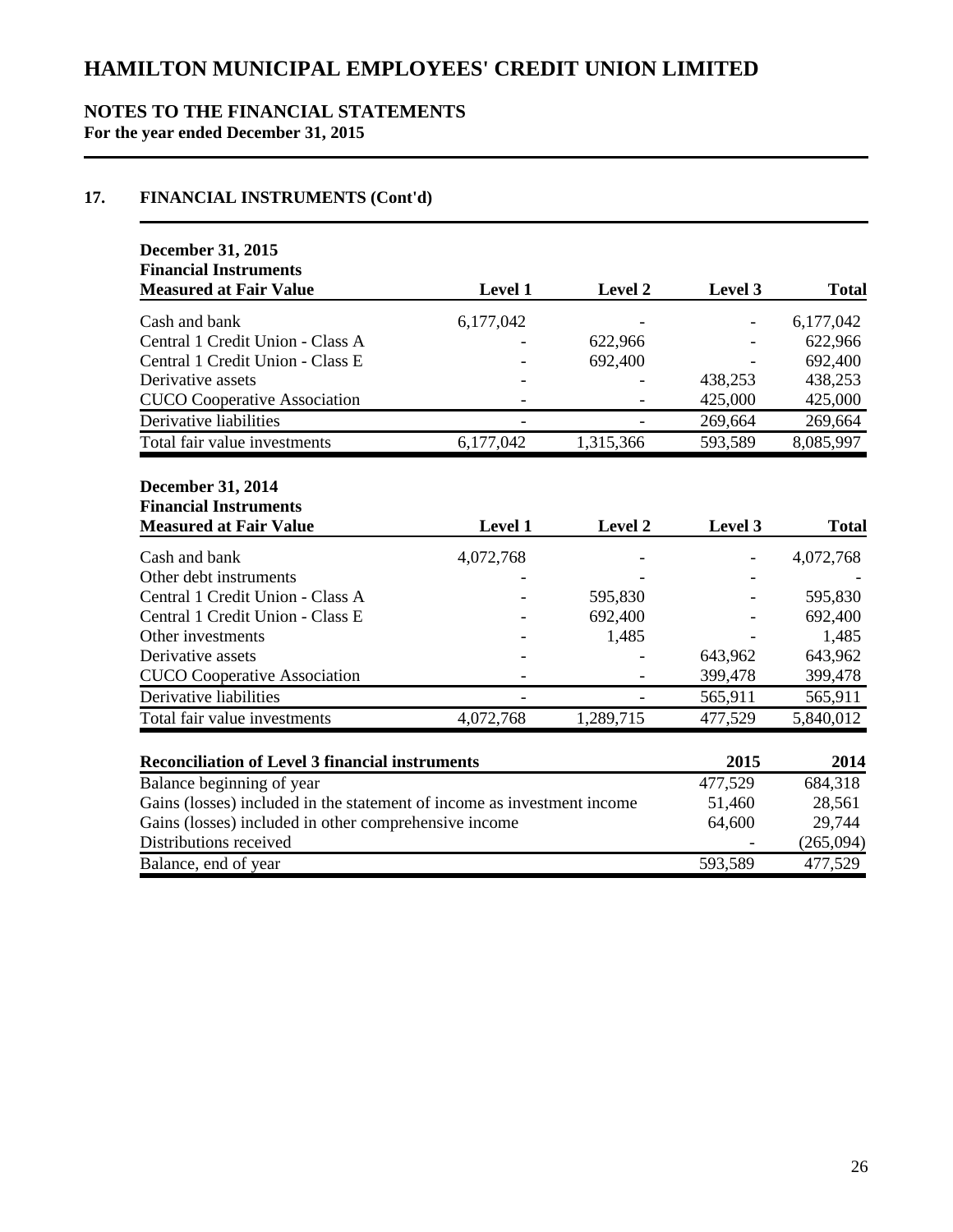### **NOTES TO THE FINANCIAL STATEMENTS For the year ended December 31, 2015**

### **18. RISK MANAGEMENT**

The Board of Directors has overall responsibility for the determination of the credit union's risk management objectives and policies and, whilst retaining ultimate responsibility for them, it has delegated the authority for designing and operating processes that ensure effective implementation of the objectives and policies to the credit union's finance function. The Board of Directors receives monthly reports from the credit union's Chief Financial Officer through which it reviews the effectiveness of the processes put in place and the appropriateness of the objectives and policies it sets.

### **Credit Risk**

The credit union is exposed to the risk of loss related to loans and mortgages receivable. The credit union invests in loans as its primary source of revenue. Credit is granted through consideration of the member's character, credit history, capacity for debt, and value of collateral available to secure the loan. The risk of credit loss is mitigated by requiring collateral security on loans in excess of \$30,000. Mortgages are secured by real property. Term loans and lines of credit are secured by other assets equivalent to the approved balance on the loan.

With respect to credit risk, the Board of Directors receives monthly reports summarizing new loans, delinquent loans and overdraft utilization. The Board of Directors also receives an analysis of bad debts and allowance for doubtful loans monthly.

A sizeable portfolio of the loan book is secured by residential property in Hamilton, Ontario. Therefore, the credit union is exposed to the risks in reduction of the loan to valuation ratio (LVR) cover should the property market be subject to a decline. The risk of (losses) from loans undertaken is primarily reduced by the nature and quality of the security taken.

There have been no significant changes from the previous year in the exposure to risk or policies, procedures and methods used to measure the risk.

### **Liquidity Risk**

Liquidity risk consists of the risk that the credit union is unable to generate sufficient cash to meet commitments as they come due. The credit union maintains a liquidity reserve with Central 1 Credit Union as described in Note 4. The credit union is also required by statute to maintain a prescribed amount of liquid assets to mitigate liquidity risk. Liquidity requirements based on expected maturity of member deposits, and the corresponding maturity of investments in loans, is described in the chart under Interest Rate Risk below. The credit union mitigates this risk by monitoring cash activities and expected outflows so as to meet all cash outflow obligations as they fall due.

There have been no significant changes from the previous year in the exposure to risk or policies, procedures and methods used to measure the risk.

### **Currency Risk**

Currency risk relates to the credit union operating in different currencies and converting non Canadian earnings at different points in time at different foreign exchange levels when adverse changes in foreign currency exchange rates occur.

The credit union's foreign exchange risk is related to deposits and investments denominated in United States dollars. The credit union limits its holdings in foreign currency investments to 25% of the total investment portfolio in accordance with its investment policy. Total unhedged foreign currency must be less than 2% of total assets. Foreign currency changes are continually monitored for effectiveness of its foreign exchange mitigation activities and holdings are adjusted when offside of the investment policy.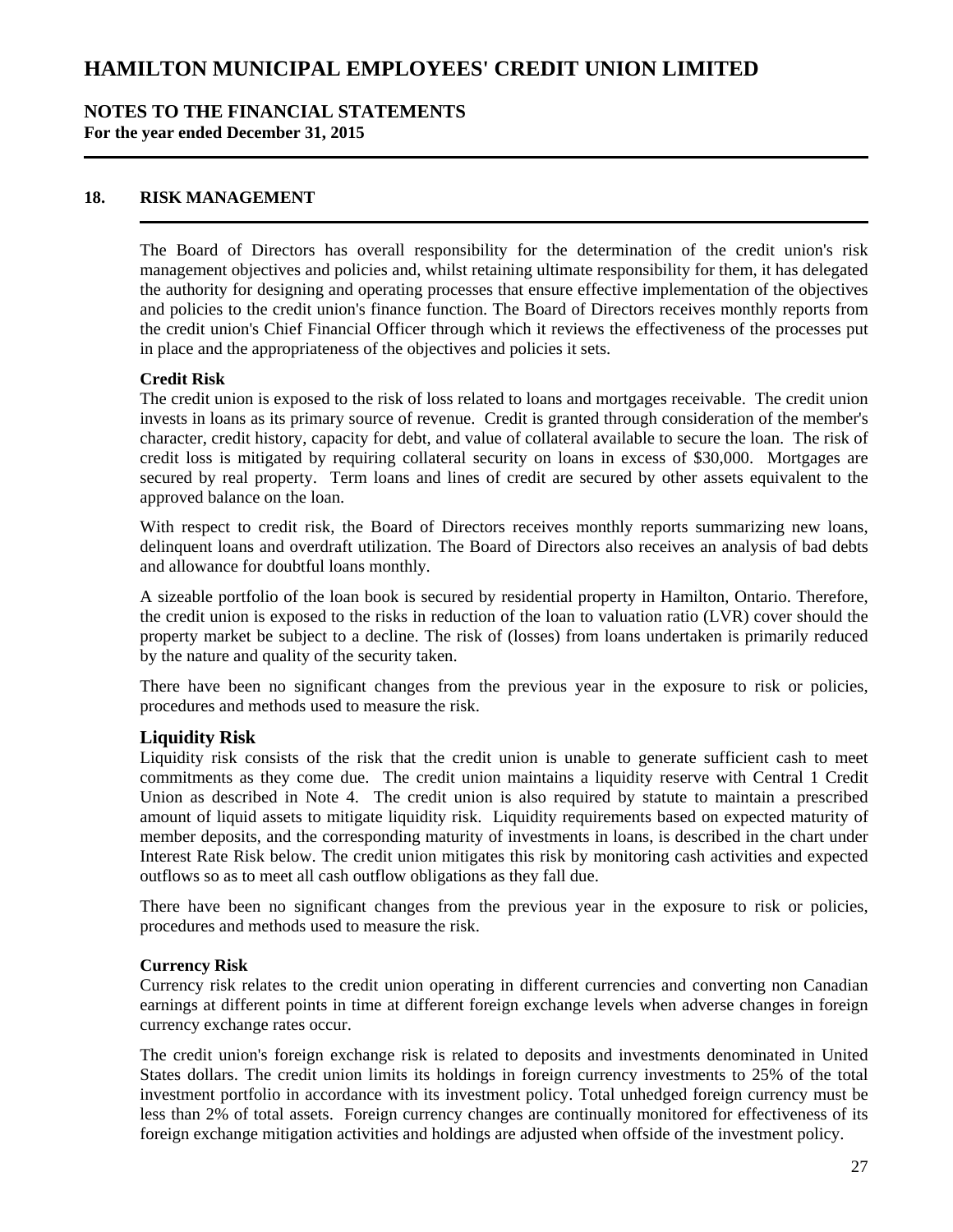### **NOTES TO THE FINANCIAL STATEMENTS For the year ended December 31, 2015**

### **18. RISK MANAGEMENT (Cont'd)**

#### **Interest Rate Risk**

Interest rate risk is the potential for financial loss caused by fluctuations in fair value or future cash flows of financial instruments because of changes in market interest rates. The credit union is exposed to this risk through traditional banking activities, such as deposit taking and lending.

The credit union is required to establish policies and procedures to limit its exposure to interest rate risk. These policies must ensure that the credit union's net earnings before income taxes are not impacted by an amount greater than 0.15% of the credit union's total assets based on interest rate fluctuations that may reasonably be expected to occur. Measurement and management of exposure of interest rate sensitivity is done through a combination of income simulation and maturity gap analysis. The credit union's interest rate risk results from the fact that the maturity or repricing dates for interest rate sensitive assets differs from that for the interest rate sensitive liabilities.

The credit union is exposed to interest rate price risk as a result of fixed rate financial instruments. The credit union is exposed to interest rate cash flow risk as a result of its variable rate financial instruments.

Fixed rate financial instruments maturity dates substantially coincide with interest adjustment dates.

The tables below identifies the maturity dates of interest rate sensitive financial instruments.

Interest sensitive assets and liabilities cannot normally be perfectly matched by amount and term to maturity. The credit union's analysis of risk due to changes in interest rates determined that an increase in interest rates of 0.50% could result in an increase to net income of \$56,180 while a decrease in interest rates of 0.50% could result in an increase to net income of \$60,930.

There have been no significant changes from the previous year in the exposure to risk or policies, procedures and methods used to measure the risk.

| 2015               | Variable                 | Within<br>3 months | 4 to 12<br>months | <b>Greater than</b><br>1 year | Not rate<br>sensitive    | <b>Total</b> |
|--------------------|--------------------------|--------------------|-------------------|-------------------------------|--------------------------|--------------|
| <b>Assets</b>      |                          |                    |                   |                               |                          |              |
| Cash and bank      | 3,411,284                |                    |                   |                               | 2,765,758                | 6,177,042    |
| effective rate %   | 0.90                     |                    |                   |                               |                          |              |
| Loans              | 69,882,180               | 6,476,124          | 3,985,520         | 69,253,615                    | $\overline{\phantom{0}}$ | 149,597,439  |
| effective rate %   | 4.51                     | 3.54               | 3.63              | 3.29                          | $\overline{\phantom{0}}$ |              |
| Investments        | $\overline{\phantom{a}}$ | 3,446,725          | 3,387,734         | 3,481,515                     | 1,741,851                | 12,057,825   |
| effective rate %   |                          | 0.65               | 0.60              | 0.76                          |                          |              |
| <b>Liabilities</b> |                          |                    |                   |                               |                          |              |
| Member deposits    | 67,571,812               | 10,269,207         | 27,440,540        | 34,414,875                    | 18,590,720               | 158,287,154  |
| effective rate %   | 0.33                     | 1.66               | 1.73              | 1.66                          |                          |              |